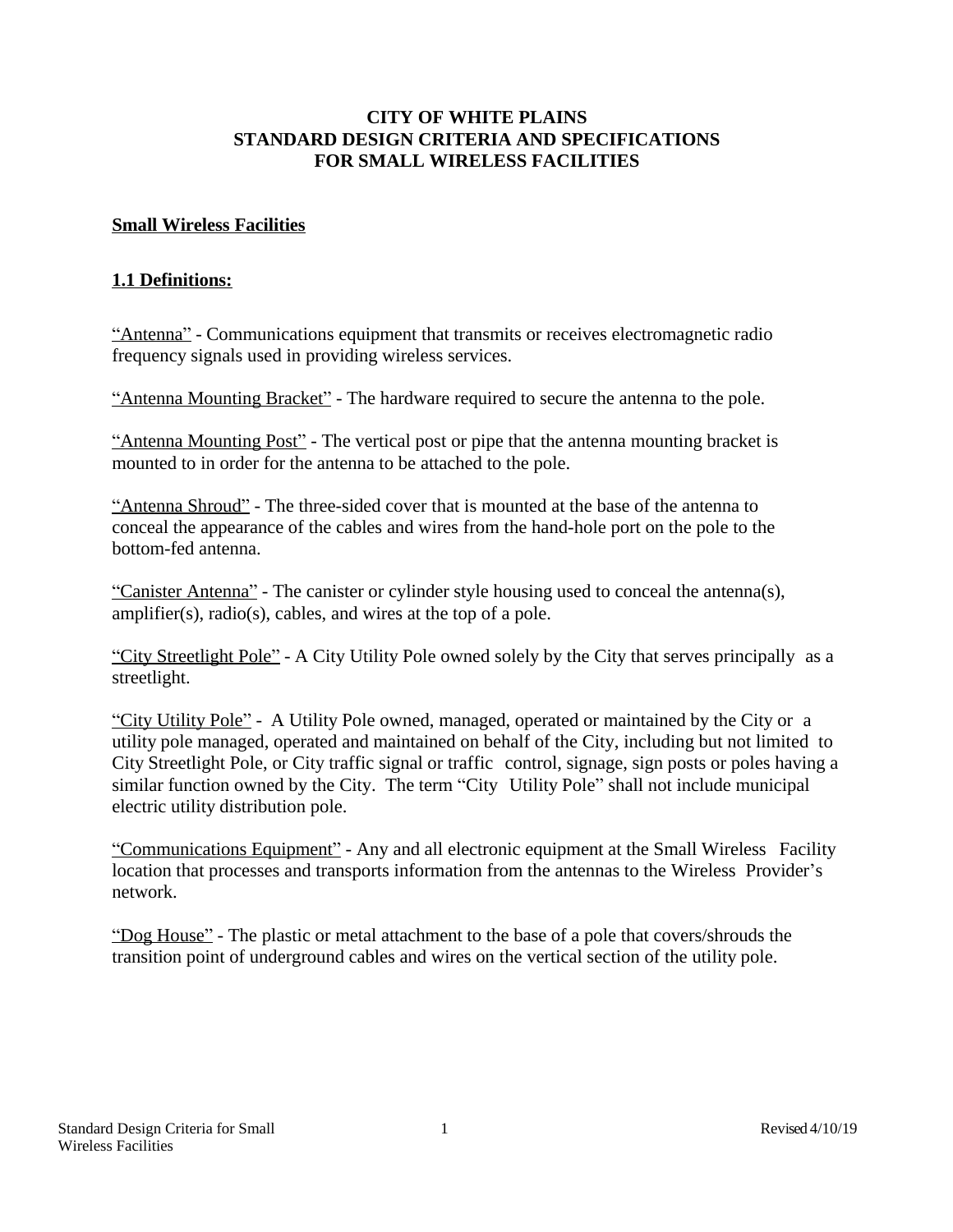"Ground Mounted Equipment" - Any communications equipment that is mounted to a separate post or to a foundation on the ground or vaulted below ground

"Light Emitting Diode" or "LED" - A type of lighting fixture installed on streetlight and traffic signal poles.

"Light Fixture" - The lighting unit or luminaire that provides lighting during the evening hours or during the hours of darkness.

"Luminaire Mast Arm" or "Mast Arm" - The horizontal arm that attaches the light fixture or traffic signal fixtures to the streetlight pole, or traffic signal pole, as applicable.

"Micro Wireless Facility" - A small wireless facility that both (i) is not larger in dimension than twenty-four inches in length, fifteen inches in width, and twelve inches in height and (ii) has no exterior antenna that is longer than eleven inches.

"Omni-directional Antenna" - Also referred to as an "Omni Antenna" this antenna is round in shape, like a pipe, and may be about one (1) inch diameter up to about six (6) inches diameter.

"Outside Diameter" or "OD" - Points of measurement, using the outer edges of a pole, pipe or cylinder.

"Panel Antenna" - The style of antenna that is rectangular in shape, with dimensions that are generally four (4) feet to eight (8) feet in height, by eight (8) inches to twelve (12) inches wide, and four (4) inches to nine (9) inches deep.

"Remote Radio Heads (RRH) / Remote Radio Units (RRU)" - The electronic devices that are used to amplify radio signals so that there is increased performance (farther distance) of the outgoing radio signal from the antenna.

"Right-of-way" (ROW) - As defined for wireless sites, means the area on, below or above a public roadway, highway, street, sidewalk, alley, or similar property used for public travel. Right-of-way does not include a Federal Interstate Highway, railroad right-of-way, or a private easement.

"Sight Distance Easements" - The area of land adjacent to an intersection, driveway or roadway that has restrictive uses in order to preserve the view of oncoming or crossing vehicular and pedestrian traffic, by drivers in vehicles attempting to merge with traffic or enter a roadway.

"Sight Visibility Triangles" - The traffic engineering and safety concept that requires clear view by the driver of a vehicle, to crossing traffic at a stop sign, driveway or intersection. In order to achieve clear visibility of the cross traffic, the land areas in the sight visibility triangle has specific maximum heights on landscaping, cabinets, and other potential view obstructions.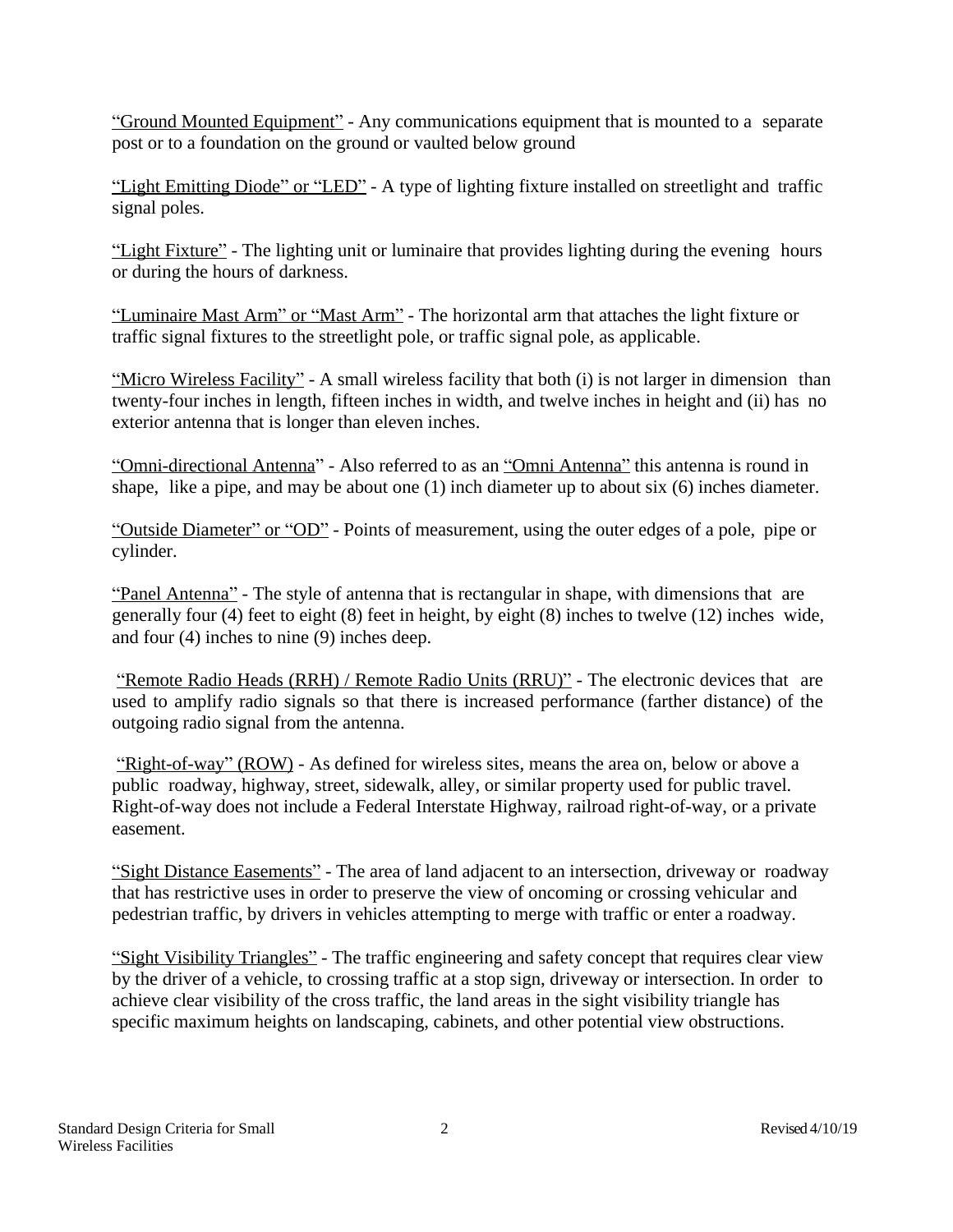"Small Wireless Facility" or "SWF" – A wireless facility that meets both of the following qualifications:

- (a) Each wireless provider's antenna could fit within an enclosure of no more than six cubic feet in volume; and
- (b) All other equipment associated with the wireless facility, whether ground or pole mounted, is cumulatively no more than twenty-eight cubic feet in volume, provided that no single piece of equipment on the pole shall exceed nine cubic feet in volume; and no single piece of ground mounted equipment shall exceed fifteen cubic feet in volume, exclusive of equipment required by an electric utility or municipal electric utility to power the small wireless facility.

The following types of associated ancillary equipment shall not be included in the calculation of equipment volume: electric meter, concealment elements, telecommunications demarcation box, grounding equipment, power transfer switch, cut-off switch, and vertical cable runs and related conduit for the connection of power and other services.

"Stealth and Concealment Elements" - The use of shrouds, decorative elements, design concepts and faux elements so that a small wireless facility can be designed to blend in with the surrounding streetscape with minimal, if any, visual impact.

"Utility Pole" - A pole or similar structure that is, or may be used in whole or in part, by or for wireline communications, electric distribution, lighting, traffic control, signage, or a similar function, or for the collocation of small wireless facilities. However, such term shall not include wireless support structures, electric transmission structures, or breakaway poles owned by the state highways and transportation commission. Utility Pole, as defined and referenced herein, does not include city utility poles; as those types of poles are defined, described and referenced with more specific design criteria and specifications than a utility pole in general.

"Wireless Facility" - Equipment at a fixed location that enables wireless communications between user equipment and a communications network; including equipment associated with wireless communications and radio transceivers, antennas, coaxial or fiber-optic cable, regular and backup power supplies, and comparable equipment, regardless of technological configuration. The term includes small wireless facilities. The term does not include the structure or improvements on, under, or within which the equipment is collocated; coaxial or fiber-optic cable between wireless support structures or utility poles; coaxial or fiber-optic cable not directly associated with a particular small wireless facility; or a wireline backhaul facility.

"Wireless Infrastructure Provider" - Any person, including a person authorized to provide telecommunications service in the state, that builds or installs wireless communication transmission equipment or wireless facilities but that is not a wireless services provider.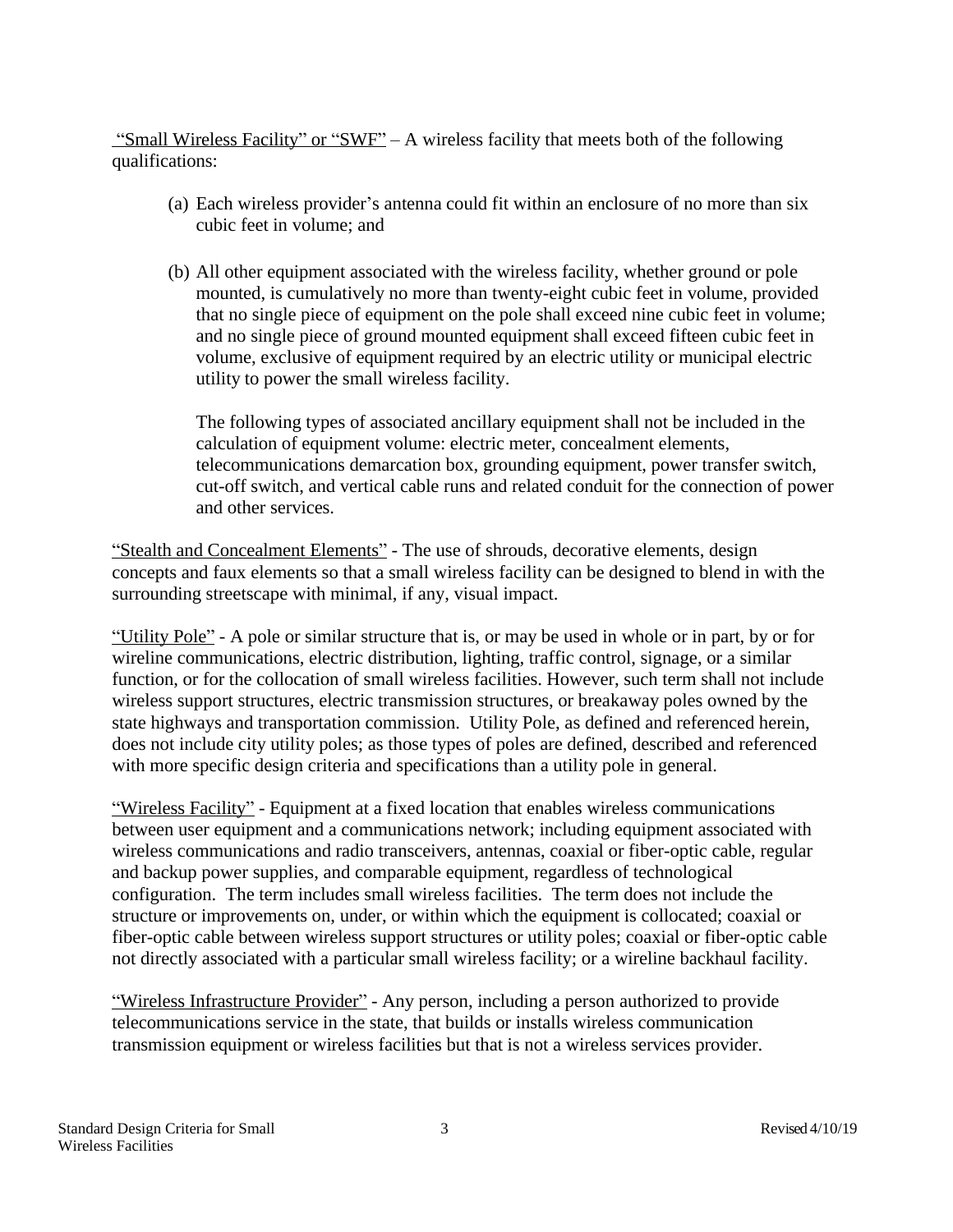"Wireless Provider" - A wireless infrastructure provider or a wireless services provider.

"Wireless Services" - Any services using licensed or unlicensed spectrum, including the use of Wi-Fi, whether at a fixed location or mobile, provided to the public using wireless facilities.

"Wireless Services Provider" - A person who provides wireless services.

"Wireless Support Structure" - An existing structure, such as a monopole or tower, whether guyed or self-supporting, designed to support or capable of supporting wireless facilities; an existing or proposed billboard; an existing or proposed building; or other existing or proposed structure capable of supporting wireless facilities. Such term shall not include a utility pole.

# **1.2 Small Wireless Facility Design Requirements on Street Light**

The following design standards shall apply to a Small Wireless Facility (SWF) and associated pole proposed for collocation on an existing or replacement City Streetlight Pole or Utility Company Street light Pole in the City ROW. These design standards are not exhaustive and the City, as the owner, keeper and manager of the ROW retains the right to modify or adjust the requirements.

# **1.2A - Pole Criteria**

- 1. *Purpose of Streetlight Pole*: The primary purpose of the pole shall remain as a pole structure supporting a streetlight luminaire and related streetlight fixtures used to provide lighting to the City ROW. The attachment of wireless equipment to an existing pole or to a replacement pole or to a new pole that impedes this primary purpose will not be approved.
- 2. *General Requirements*:
	- a) An SWF shall be designed to blend in with the surrounding streetscape with minimal visual impact using color, material, location and shape substantially similar to that of the surrounding environment and structure upon which it is attached.
	- b) Use of Existing City Streetlight Pole or Replacement City Streetlight Pole:
		- 1) The existing pole or replacement pole with SWF collocation shall be and remain a City pole.
		- 2) For public safety purposes, a SWF collocation and any related attachments to existing pole or replacement pole shall not conflict or interfere with minimum vertical clearances applicable to Americas with Disabilities Act ("ADA"), Manual on Uniform Traffic Control Devices ("MUTCD") and other sign or traffic control device attachments.
		- 3) No new City Streetlight Pole shall be installed solely for the purpose of collocating a SWF. For clarification purposes, a replacement city streetlight pole shall be not be considered a new City Streetlight Pole under this provision.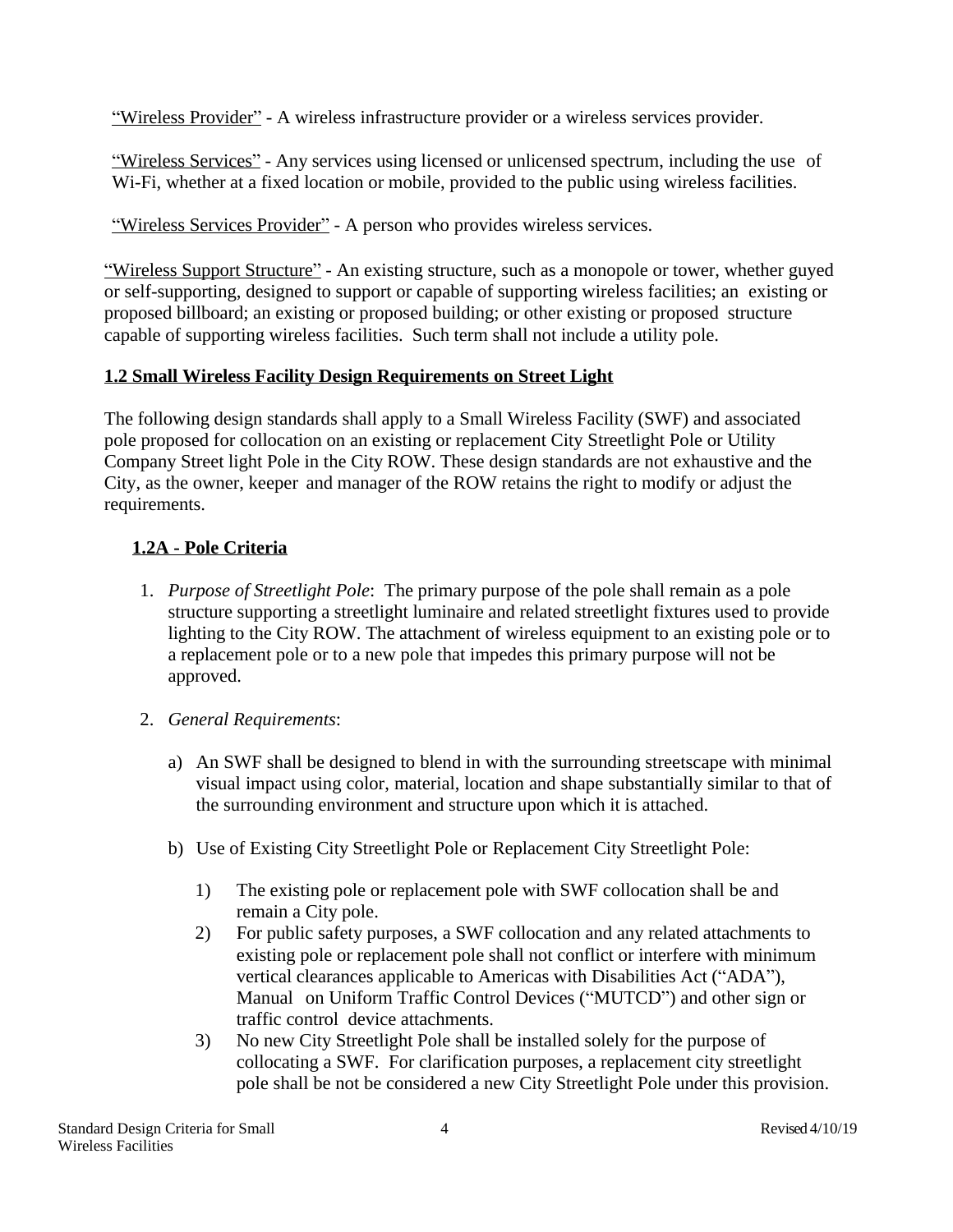- 4) A replacement pole of the City's ownership and maintenance shall match the existing city streetlight pole as closely as possible to include any unique design characteristics and decorative aesthetics of the existing pole and/or existing adjacent poles along a corridor, subject to more specific criteria below. All replacement poles shall be materially new.
- 5) An existing pole or replacement pole used for a SWF shall have the antennas contained within an eighteen inch (18") (OD) canister mounted at the top of the pole or a panel antenna that is mounted within six inches (6") from the face of the pole to the back of antenna.
- 6) Panel antennas on a pole shall have the same center of radiation so the antennas will be at the same height on the pole.
- 7) The cables and wires from the base of the pole to the antennas shall be installed in a conduit inside the pole.
- 8) A "dog house" is not permitted as a transition point connecting the underground cables and wires from the ground mounted equipment to the pole, a conduit shall be installed through the foundation.
- 9) All other SWF equipment, with exception of mounting brackets, cables, wires, conduit, shrouds and other hardware or material used to attach antennas to the pole, provide concealment and supply service between antenna and ground equipment shall not be attached to the pole, but shall be ground mounted in a manner approved by the Commissioner of Public Works.
- c) Use of Existing, Replacement or New Utility Company Streetlight Pole
	- 1) Any replacement pole, whether the existing pole is wood or metal, or new Utility Company Streetlight Pole authorized by City, shall be a metal pole or a wooden utility pole, as directed by the Commissioner of Public Works.
	- 2) A replacement streetlight pole shall match the existing streetlight pole, as closely as possible to include any unique design characteristics and decorative aesthetics of the existing pole and/or existing adjacent poles along a corridor, subject to more specific criteria below.
	- 3) A new streetlight pole shall not be installed solely for the purpose of collocating a SWF and any request for new Streetlight Pole may be denied by City where the basis of established City standards, policies and practice for City authorization of new installation by electric company has not been satisfied.
	- 4) A SWF shall have the antennas contained within an eighteen (18) inch (OD) canister mounted at the top of the pole or a panel antenna that is mounted within six (6) inches from the face of the pole to the back of antenna.
	- 5) Panel antennas on a pole shall have the same center of radiation so the antennas will be at the same height on the pole.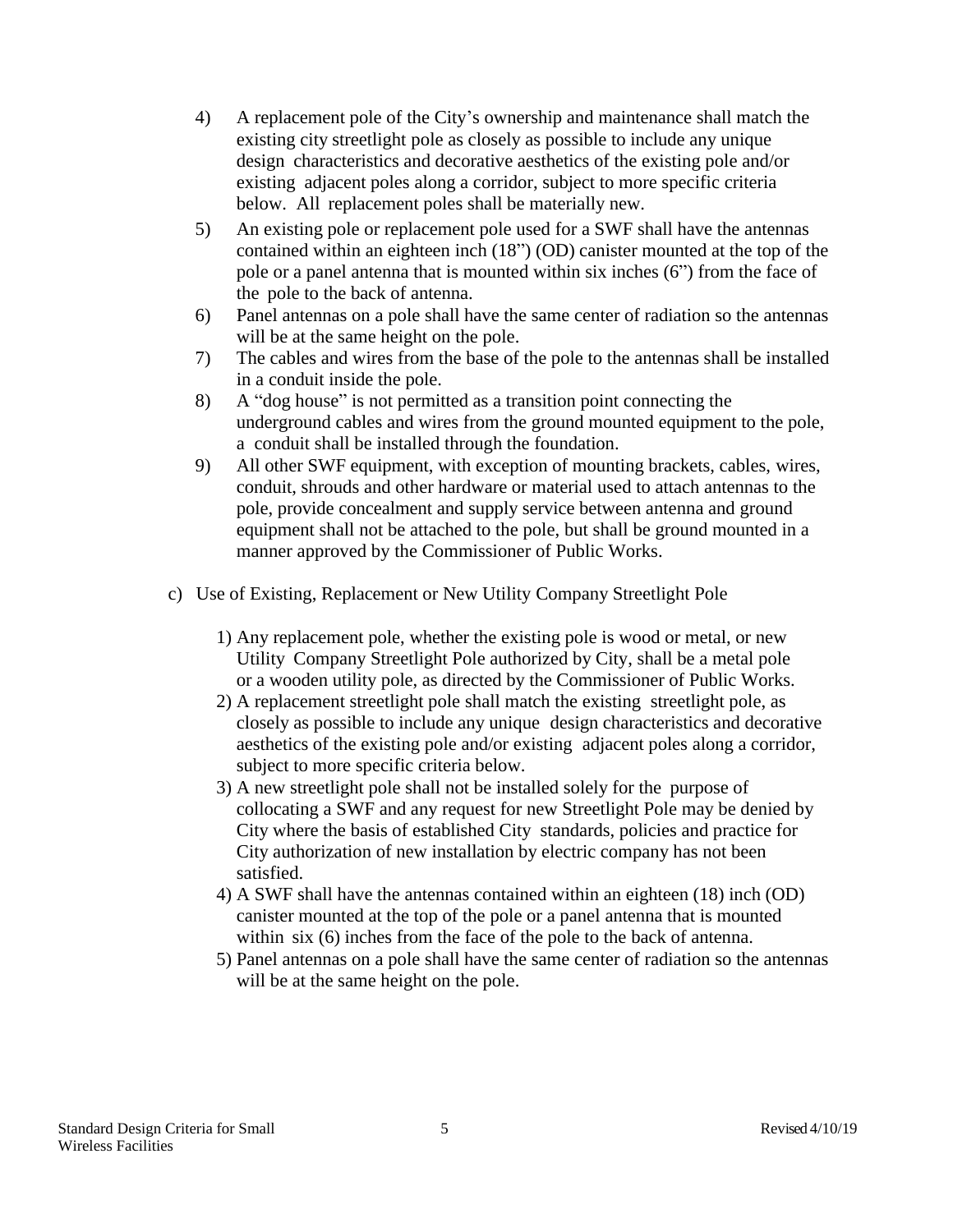- 6) Unless otherwise prohibited by utility company, the cables and wires from the base of a pole to the antennas shall be installed in a conduit or cable chase inside of the pole for metal poles and outside of the pole facing away from the street or away from on-coming traffic for wood poles. If the cables and wires must be located on the outside of a metal pole, the conduit or cable chase shall face away from the street or away from on-coming traffic.
- 7) If a "dog house" is required as a transition point connecting the underground cables and wires from the ground mounted equipment to the pole, the dog house shall not exceed minimum dimensions, size and shape as necessary for its intended function.
- 8) All other SWF equipment, with exception of mounting brackets, cables, wires, conduit, shrouds and other hardware or material used to attach antennas to the pole, provide concealment and supply service between antenna and ground equipmentshall not be attached to the pole, but shall be ground mounted a manner approved by the Commissioner of Public Works.
- d) A replacement streetlight pole or new streetlight pole that may be approved by the City shall match and comply with the City's standards for a streetlight pole, as closely as possible, and which may be available and/or acceptable to applicable utility company requirements. Any replacement streetlight pole shall not have a material, design, operation or maintenance element that incurs additional expense to the City, above that which a standard streetlight pole without SWF would normally be charged.
- e) All plans shall be signed and sealed by a Registered New York State Professional Engineer.
- f) No new or replacement pole shall be constructed without the written approval of the Commissioner of Public Works.
- g) Unless otherwise specified, new and replacement poles, associated streetlight mast arms, and existing attachments (e.g. signs) owned and maintained by City shall meet City standards and specifications except only as those standards and specifications may be structurally modified to meet minimum requirements in support of allowable SWF attachments according to Wireless Provider's structural engineer approved plans. The aforementioned shall be designed, procured and installed by wireless provider and at wireless provider's expense for continued ownership, maintenance and use by the City for its intended primary purpose.
- h) All other applicable details, standards, criteria and specifications of the City of White Plains shall also apply.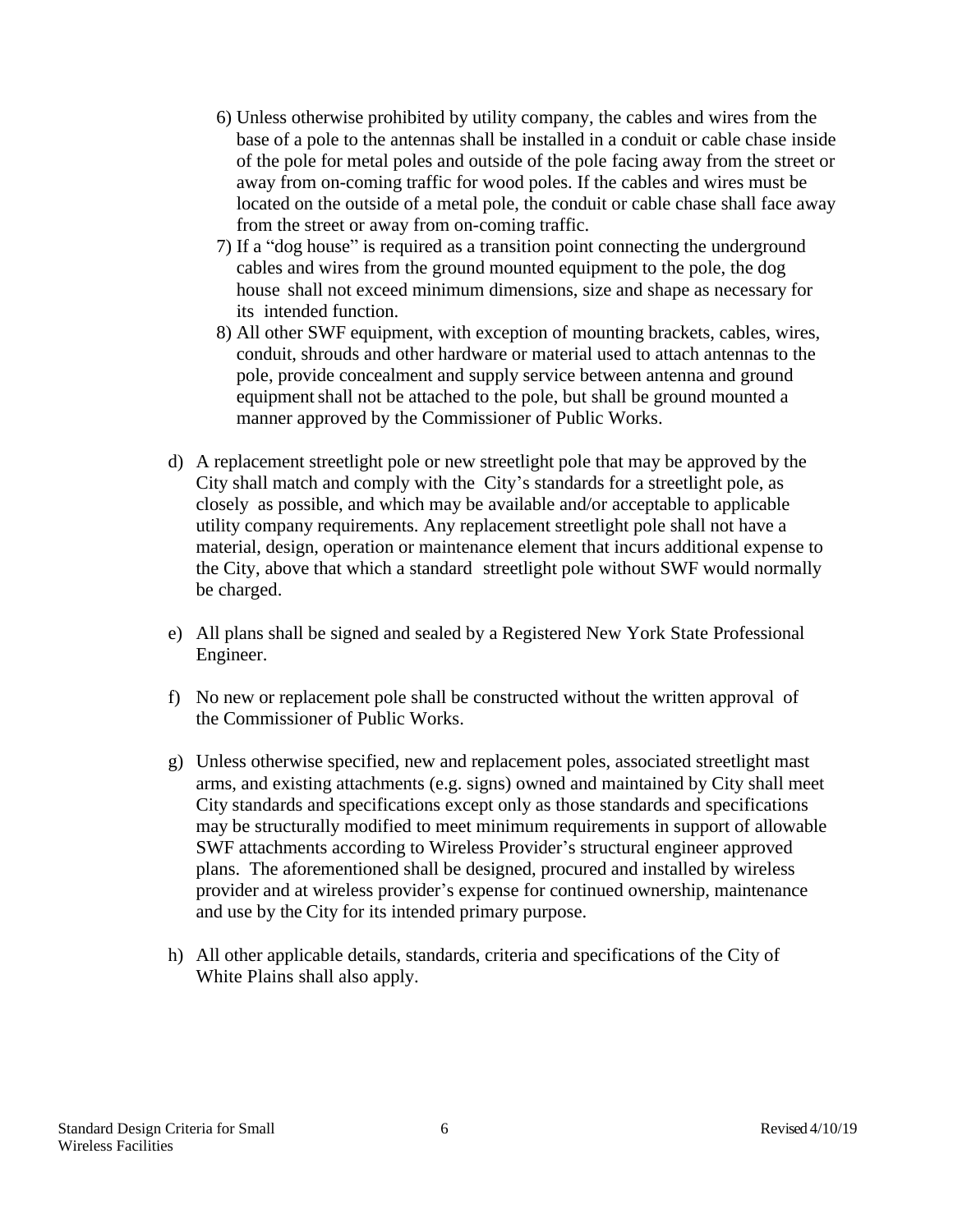- 3. *Specific Criteria:*
	- a) Maximum Height. A new or replacement pole with small wireless facilities may only be installed within the ROW with the following criteria:
		- 1) The pole height shall not exceed a ten (10) foot increase above the tallest existing utility pole in place, located within five hundred (500) feet of the new or replacement pole in the same ROW, not to exceed forty (40) feet above ground level (whichever is greater); or
		- 2) The small wireless facilities do not extend more than ten (10) feet above an existing utility pole (or replacement utility pole.

The proposed pole location and height and the location and height of reference pole for determining the maximum allowable pole height shall be shown on the plans.

- b) Measure of Height:
	- 1) The height of an existing streetlight pole shall be the height of the vertical pole section from the existing grade. The height of the luminaire mast arm, if higher than the vertical pole section, shall not be used to determine the new overall height.
	- 2) If the antennas are the highest vertical element of the site, then the new overall height of the pole is measured from the existing grade to the top of the canister, top of the Omni-directional antenna, or the top of the panel antenna.
- c) Increase in Outside Diameter (OD) of City Pole: The non-tapered replacement pole outside diameter (OD) of the base section shall be equal to the top section, and the OD shall not exceed eight and five-eighths inches (8-5/8") (the pole manufacturing industry standard OD for an 8-inch diameter pole) or a 100% increase in diameter of the original pole, whichever is less.
- d) Luminaire Mast Arms on City Pole:
	- 1) All luminaire mast arms shall be the same length as the original luminaire arm, unless the City requires the mast arm to be different (longer or shorter) based upon the location of the replacement pole.
	- 2) Unless otherwise approved, all luminaire mast arms shall match the arc (if applicable) and style of the original luminaire arm.
	- 3) If the luminaire arm is more than seven (7) feet from back of curb, then the replacement mast arm shall be lengthened (not to exceed eight (8) feet) to meet the light coverage requirement.
	- 4) The replacement luminaire mast arm shall be at the same height above the ground as the existing luminaire or at a height determined by the City Engineer.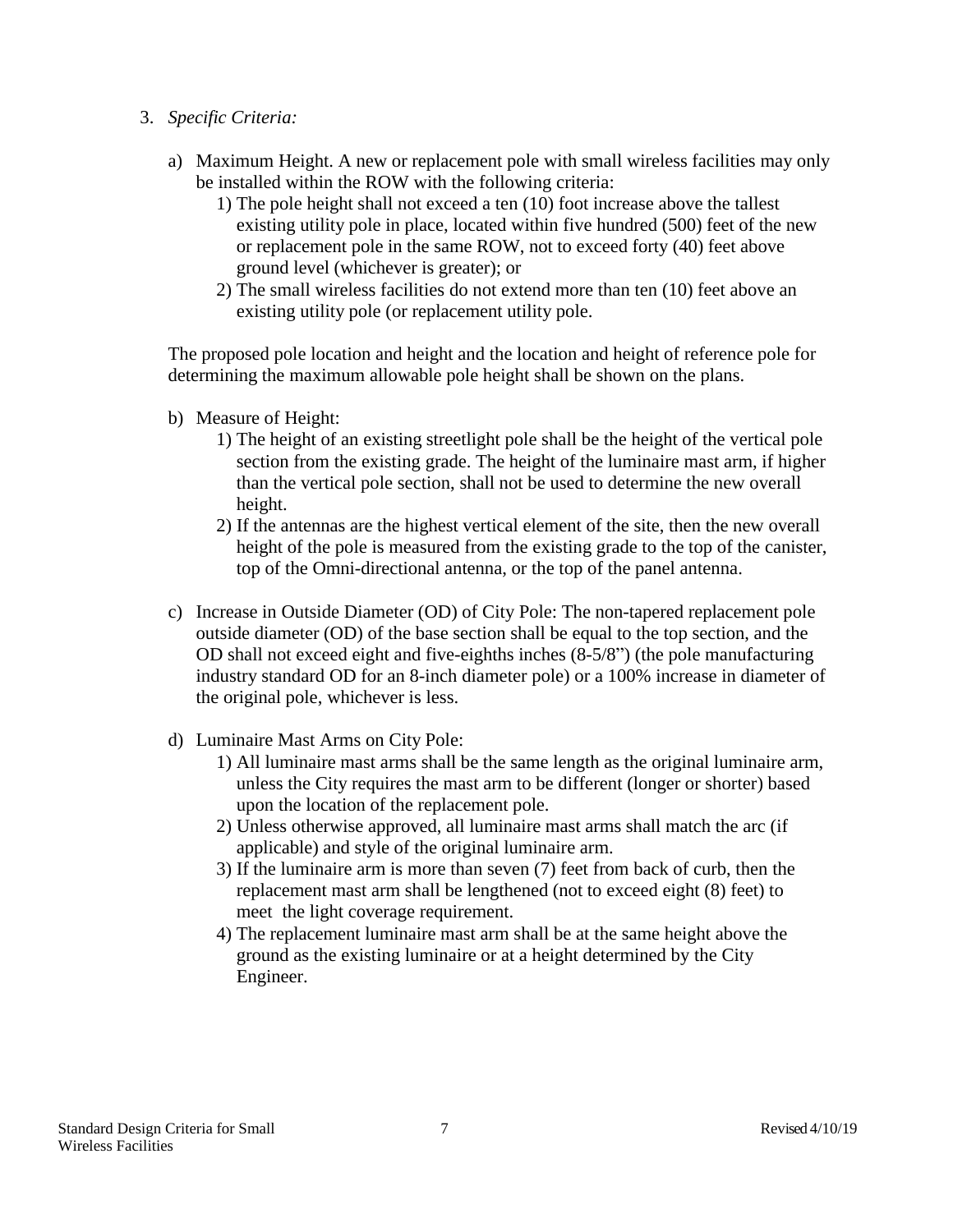- e) Luminaire Fixtures (Existing Non-LED) on a City Pole:
	- 1) Unless otherwise specified, all replacement poles shall have a new lightemitting diode (LED) light fixture that meets city standards and specifications procured and installed by the wireless provider at the wireless provider's expense.

2) All replacement light fixtures shall replace any existing photo-cell or sensor with a new photo-cell or sensor installed to city standards and specifications and has a 20-year fail-off, i.e., the luminaire stays in the "off" state when the sensor – that has a 20-year working life expectancy – is either not working properly or is at end of life.

- f) Luminaire Fixtures (Existing LED) on City Pole:
	- 1) Luminaires that have been converted to LED fixtures must be moved from the existing pole to the replacement pole by the City to maintain the warranty of the LED fixture. Whenever the City determines no such warranty condition exists, the City may require the Wireless Provider to move the LED fixture from existing pole to the replacement pole.
	- 2) If the replacement pole location is substantially different from the existing pole and alters the luminaires lighting of roadway to the extent the Commissioner of Public Works determines an alternate fixture is required to maintain existing conditions, the wireless provider is responsible for the procurement and installation of a new LED fixture, as directed by the Commissioner of Public Works, upon the replacement pole.
	- 3) The wireless provider is responsible for the cost to move the existing LED fixture.
- g) City Pole Foundation/Base:
	- 1) All pole foundations (also referred to as pole bases) shall conform to the City's adopted standards and specifications on streetlight design for concrete bases and shall be modified only as necessary to support wireless communications equipment, conduit and cables and pole capable of supporting SWF attachments. No screw-in anchor bases will be allowed for existing pole with SWF attachment or replacement pole with SWF attachment.
	- 2) The City, in its sole discretion, may allow the pole foundation design to be "worst case" for all soil conditions.
	- 3) Four (4), one (1) inch diameter (or larger) conduits, per city standards and specifications for street lighting, shall be installed in the pole foundation. Two, two (2) inch diameter conduits shall be dedicated for the city's luminaire light circuit wire and any additional city wires or cables that exist in the original pole. One of these conduits may be omitted at the discretion of Commissioner of Public Works on a case- by-case basis if the conduit does not exist in the original pole foundation. The City's conduit shall be from the city pull box or city junction box into the pole foundation and trimmed at the bottom of the hand hole on the pole that is depicted on city streetlight standards. One, one (1) inch diameter conduit is for bonding the pole through the foundation to the ground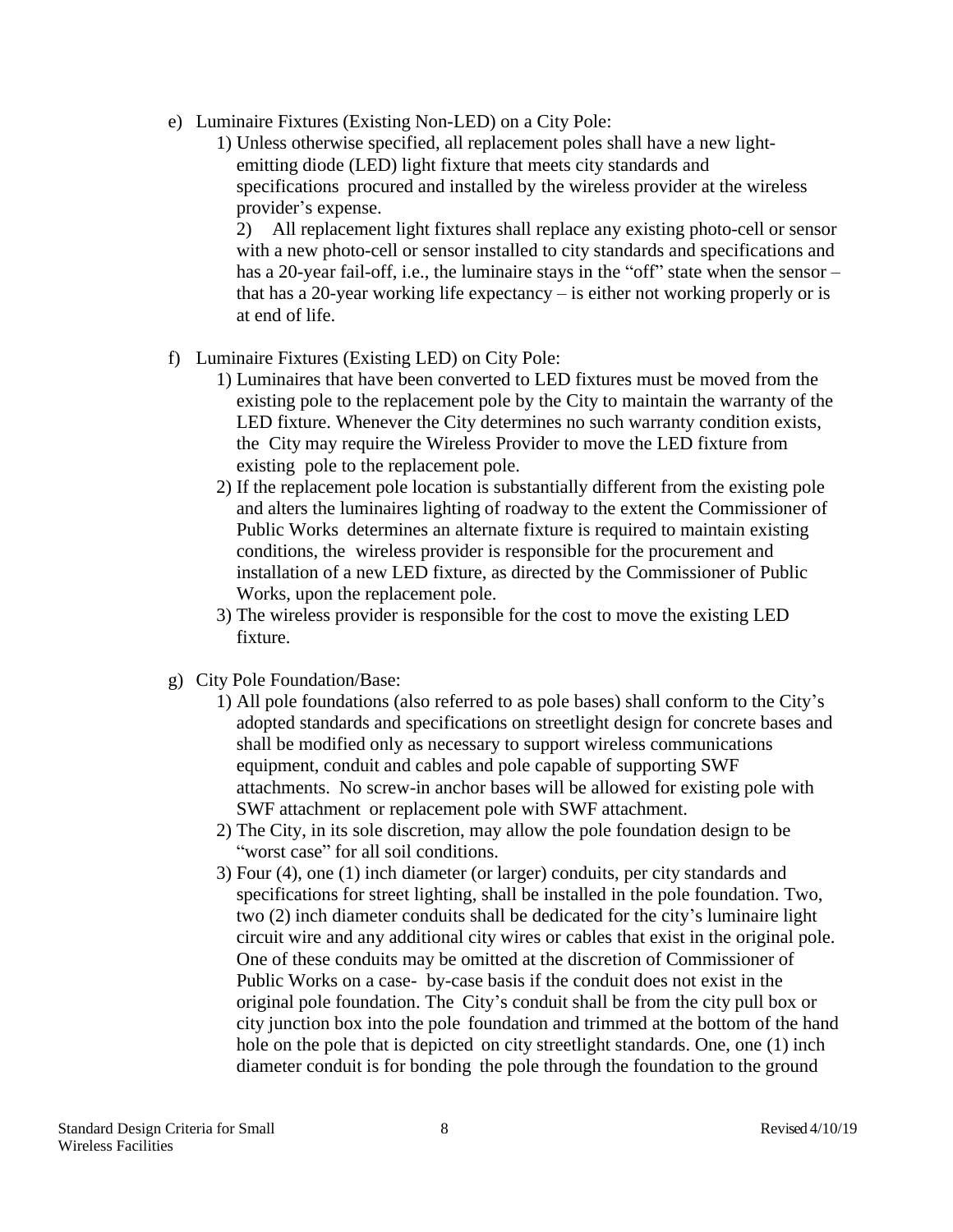rod. One, one (1) inch diameter conduit is for Wireless Provider's wires or cables that shall be from the Wireless Provider's junction box into the pole foundation and trimmed at the bottom of the hand hole that is depicted on City streetlight standards from the base of the pole.

- 4) A pole foundation will not be accepted within a sidewalk area. A pole foundation adjacent to and abutting sidewalk must have a concrete collar surrounding the pole that has a height, slope and other collar dimensions and location substantially consistent with the same city standards and specifications for concrete streetlight bases adjacent to or abutting sidewalk.
- 5) A pole foundation in a landscape area, in a natural dirt or native area must have the top of the foundation match the height of the nearest curb, or not exceed two (2) Inches above finished grade.
- h) Conduit for wireless provider's wires/cables in a city pole: The wireless provider shall install a one-inch diameter non-metallic flex conduit from a point just above the top of the hand-hole that is above the base of the pole to the luminaire. This conduit will provide the separation between the wires and cables for the City and the wireless provider's wires and cables.
- i) Painting and Aesthetics of Pole
	- 1) If the new or replacement pole is an unpainted galvanized pole, the pole shall not be painted or have a finish unless otherwise specified by the City.
	- 2) For powder coated (or painted) type city poles, the replacement pole shall be painted the same color and/or color combination as the existing pole by the wireless provider.
	- 3) For powder coated (or painted) type poles, the new or replacement pole shall be painted and finished to match the existing pole or adjacent streetlights if none exist.
	- 4) The City may require the new or replacement pole to be painted using a powder-coat process.
	- 5) For any decorative type poles, the replacement pole shall match the existing pole including, but not limited to, the same decorative elements, color, design, style, fixture and height of the existing pole, which all contribute to the pole aesthetics of a decorative pole and visual appearance or sight line of the ROW.
- j) Painting Antennas, Mounting Equipment, and Dog House
	- 1) All antenna mounting brackets and hardware, antenna mounting posts, cables, shrouds and other equipment mounted on an existing, new or replacement unpainted galvanized pole shall be painted as specified by the City.
	- 2) If the antenna is mounted on a wood pole, the color of the antenna, antenna canister, mounting brackets and posts, shrouds and cable chases shall be painted a color specified by the City that will closely match the color of the wood.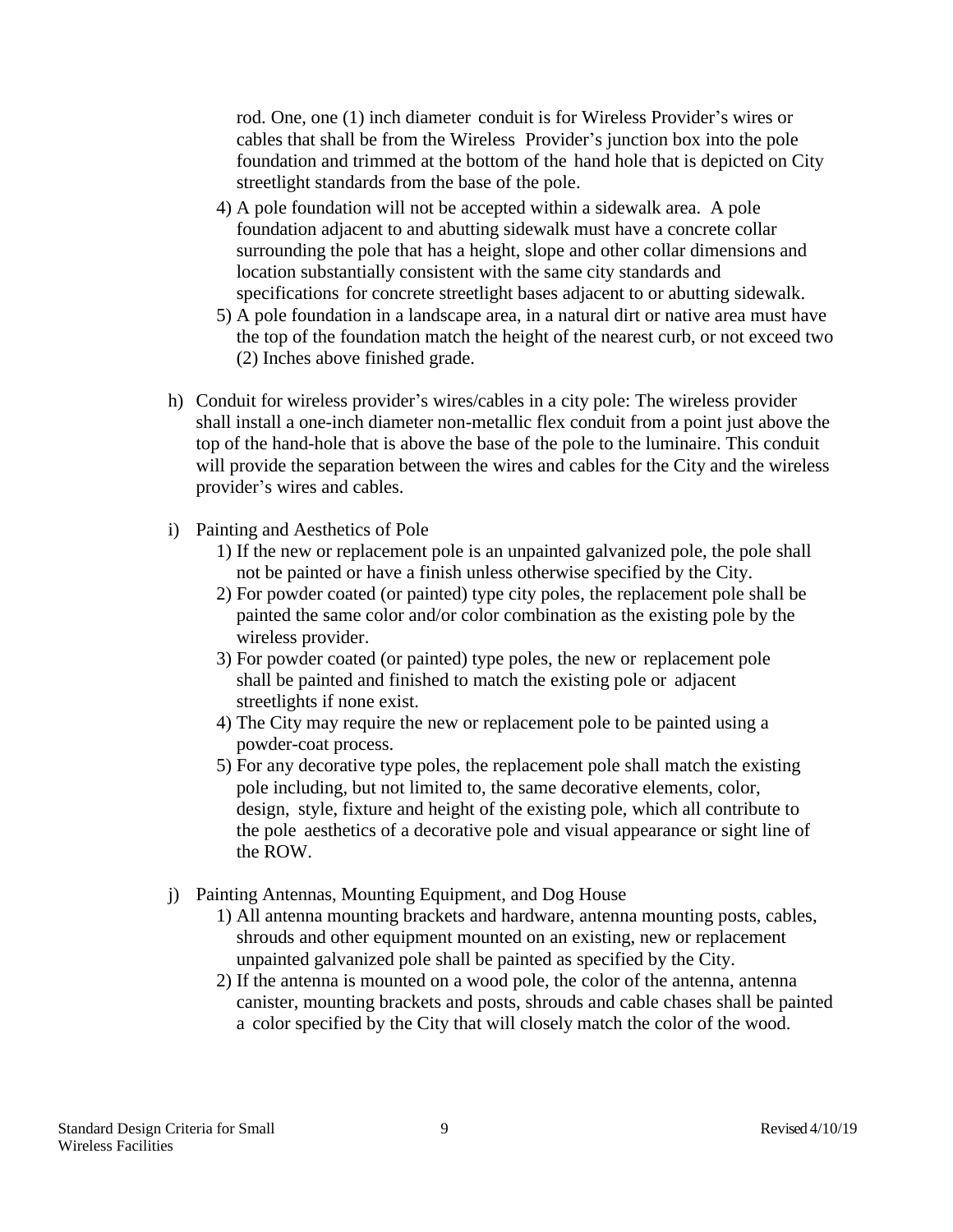- 3) All antenna mounting brackets and hardware, antenna mounting posts, cables, shrouds and all other equipment mounted on a painted existing, new or replacement pole shall be painted a color specified by the City to match that of the existing pole which is replaced, or if new, that of adjacent streetlight poles, as applicable.
- 4) If the existing, replacement, or new pole includes a dog house for the transition of the cables and wires to the pole exterior, the dog house shall be painted the same color as the pole or a color specified by the City.
- k) Wireless Provider shall install pole identifications on each replacement pole to match the identification on the existing streetlight pole being replaced, or in the case of a new streetlight, the identification provided by the electric company. The pole identification shall be materially consistent with the identification means used by the City, as applicable.
- i) For any replacement or new Streetlight Pole, the Specific Criteria set forth above for design and construction are subject to said requirements and approval.

# **1.3 Small Wireless Facility on Traffic Signal Pole**

The primary purpose of the traffic signal pole, as referred to as traffic control pole, shall remain as a pole structure supporting a traffic signal and related streetlight fixtures used to provide traffic control and lighting to the City ROW. The use of traffic signal poles for anything except its primary purpose must not be impeded whatsoever. The following design criteria and specifications apply to SWF's and city traffic signals, which is a specific type of city utility pole described herein, for public safety and aesthetics:

- a) All wires and cables for a SWF attachment to a city pole shall be contained and concealed inside the pole.
- b) No city wires, cables or conduits will be shared with wireless provider for its SWF.
- c) All conduits from SWF ground based equipment to antenna on the City pole shall be located underground and through the pole foundation.
- d) No existing signal pole foundation has conduit for SWF wires and cables and therefore requires replacement, in accordance with the *Common Standard Design Conditions, Requirements and Details*, before SWF can be attached to a traffic signal pole.
- e) Traffic signal operations shall not be disrupted for the installation or maintenance of SWF.
- f) A SWF shall not interfere with traffic signal operations, including wireless traffic signal communications, or the need for City to install or maintain traffic signal and/or traffic control related equipment or materials on the traffic signal pole.

A new traffic signal pole for SWF requires the intersection meet traffic signal warrants and the installation of a new traffic signal controlled intersection in the interest of public safety.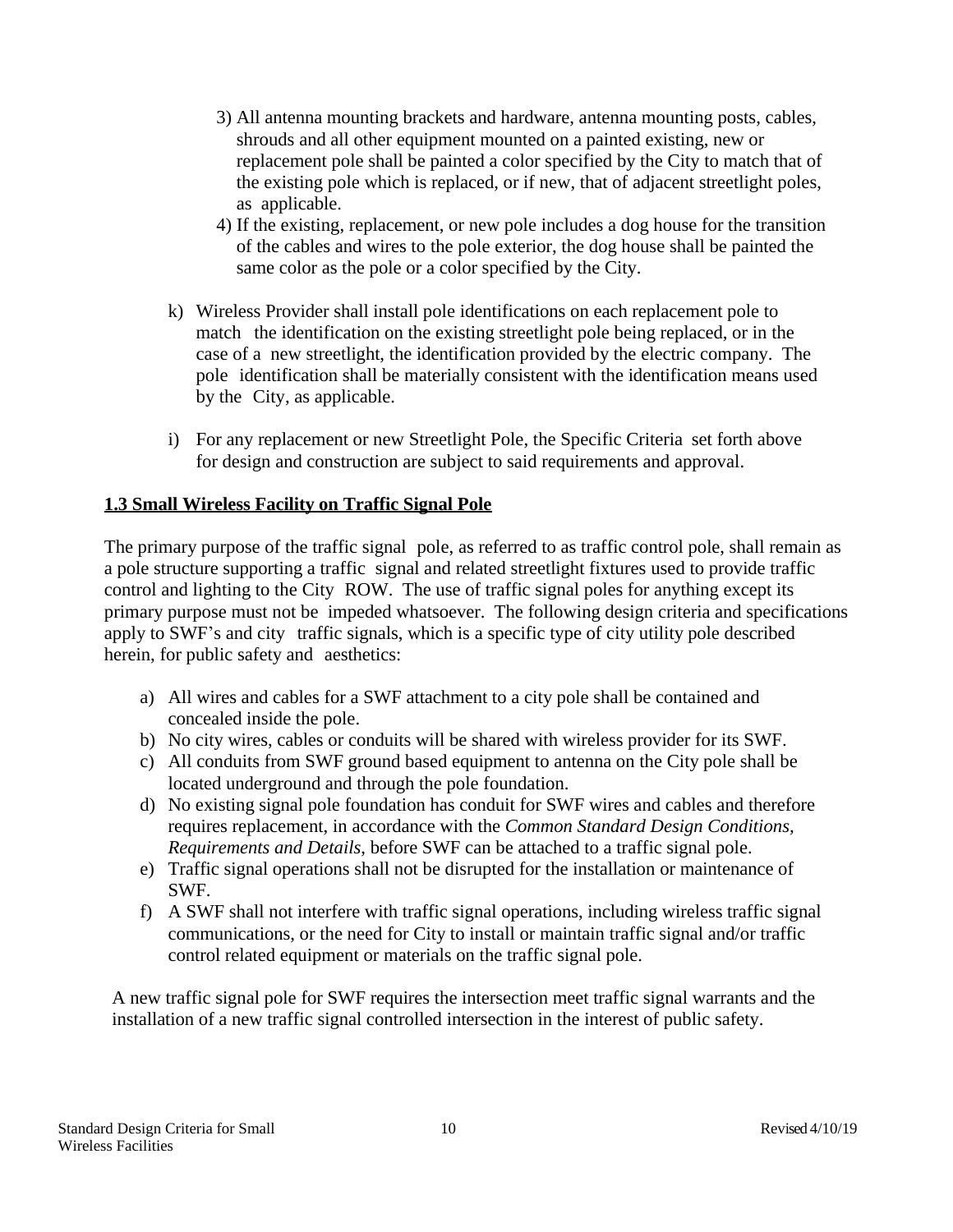# **1.4 Small Wireless Facility on Signage, Sign Posts or Poles with Similar Functions <sup>O</sup>wned by the City:**

The primary purpose of poles and posts for traffic control signage shall remain as a pole structure supporting signs and traffic control related equipment, materials and fixtures used to provide traffic control to the city ROW. The use of traffic control signs, sign posts or poles for anything except its primary purpose must not be impeded whatsoever.

- a) All wires and cables for a SWF attachment to a city pole shall be contained and concealed inside the pole;
- b) Any replacement post or pole shall match the existing post or pole, including size, type, design, color and height;
- c) All traffic control devices or sign posts and poles shall not have attachments that interfere with the city sign or traffic control device, including the ability of the public from reading or viewing the sign or device.

# **1.5 Small Wireless Facility on Utility Pole:**

These design standards are not exhaustive and the City, as the owner, keeper and manager of the ROW, retains the right to modify or adjust the requirements.

# **1.5A 7000.5A. Pole Criteria:**

1. *Purpose of Utility Pole*:

The primary purpose of the pole shall remain as a pole structure owned by a third-party supporting cables and wires used to provide communications services and/or electric distribution in the City ROW. Wireless Provider shall provide written documentation of owner's consent and approval for SWF attachment.

- 2. General Requirements:
	- a) An SWF shall be designed to blend in with the surrounding streetscape with minimal to any visual impact using color, material, location and shape substantially similar to that of the surrounding environment and structure upon which it is attached.
	- b) To the extent possible, all new Utility Poles in the City ROW must serve a dual purpose other than solely a support structure for SWF.
	- c) A SWF mounted on a Utility Pole is subject to more specific criteria below.
	- d) All plans shall be signed and sealed by a Registered New York Professional Engineer.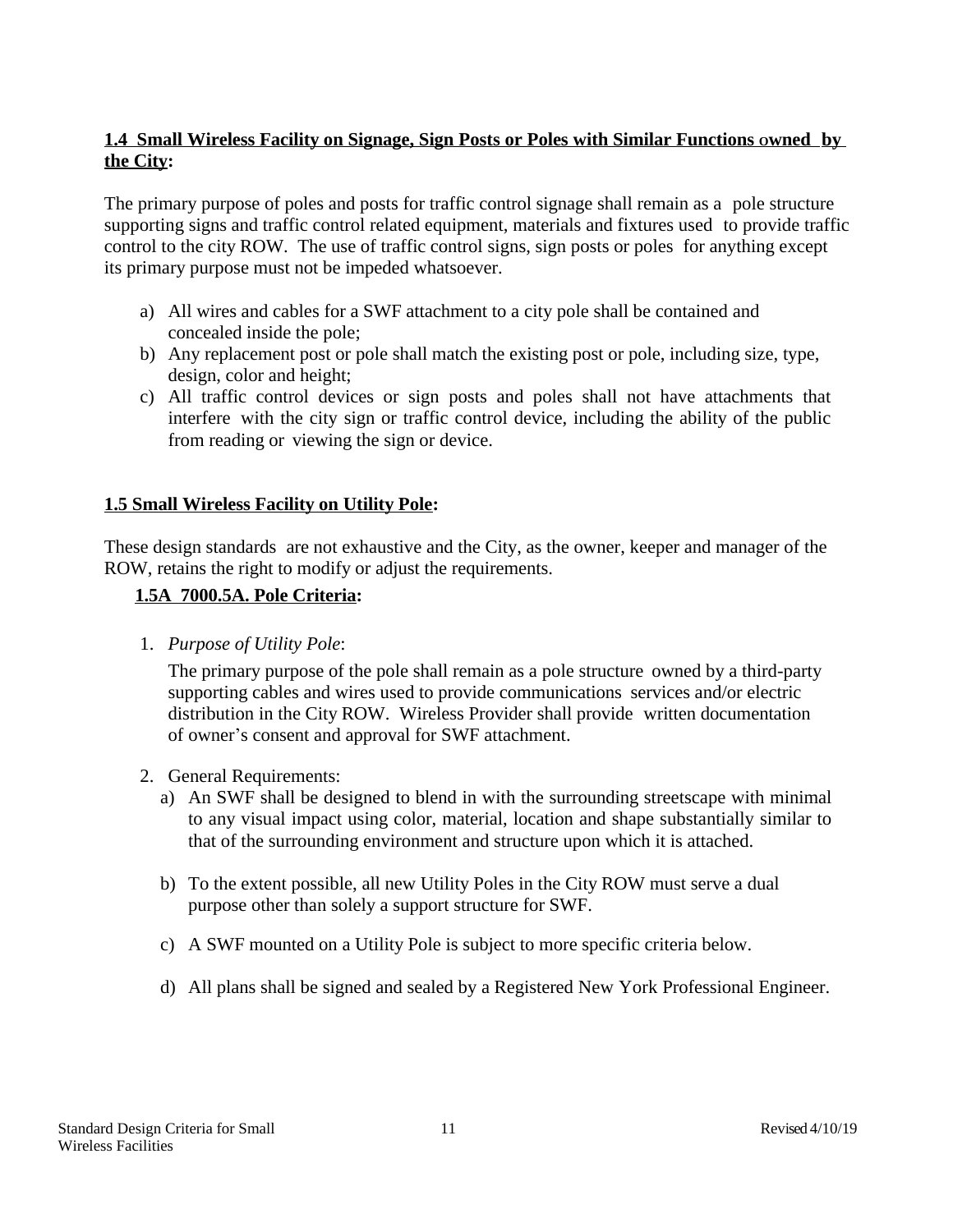#### 3. *Specific Criteria*:

a) Pole Height

A new or replacement pole with small wireless facilities may be installed within the ROW if one of the following height requirements is met:

- 1) The pole height shall not exceed a ten (10) foot increase above the tallest existing utility pole located within five hundred (500) feet of the new or replacement pole in the same ROW, not to exceed forty (40) feet above ground level (whichever is greater); or
- 2) The small wireless facilities shall not extend more than ten (10) feet above an existing utility pole (or replacement utility pole) in place as of August 28, 2018, or for small wireless facilities on a new utility.
- b) Measure of Height
	- 1) The height of an existing utility pole shall be the height of the vertical pole section from the existing grade;
	- 2) If the antennas are the highest vertical element of the site, then the new overall height of the new pole or replacement pole is measured from the existing grade to the top of the canister or the top of the panel antenna.
- c) Use of Wood Pole

1) An existing, new or replacement wood pole used for a SWF shall have the antennas contained within an eighteen inch (18") (OD) canister mounted at the top of the pole or a panel antenna that is mounted within six inches (6") from the face of the pole to the back of antenna;

2) Panel antennas on a metal pole shall have the same center of radiation so the antennas will be at the same height on the pole;

3) Unless otherwise approved, the cables and wires from the base of the pole to the antennas shall be installed in a conduit or cable chase outside of the pole, facing away from the street or away from on-coming traffic;

4) If a "dog house" is required as a transition point connecting the underground cables and wires from the ground mounted equipment to the pole, the dog house shall not exceed minimum dimensions, size and shape, as necessary, for its intended function.

d) Use of Metal Pole

1) An existing, new or replacement metal pole used for a SWF shall have the antennas contained within an eighteen inch (18") (OD) canister mounted at the top of the pole or a panel antenna that is mounted within six inches (6") from the face of the pole to the back of antenna;

2) Panel antennas on a metal pole shall have the same center of radiation so the antennas will be at the same height on the pole;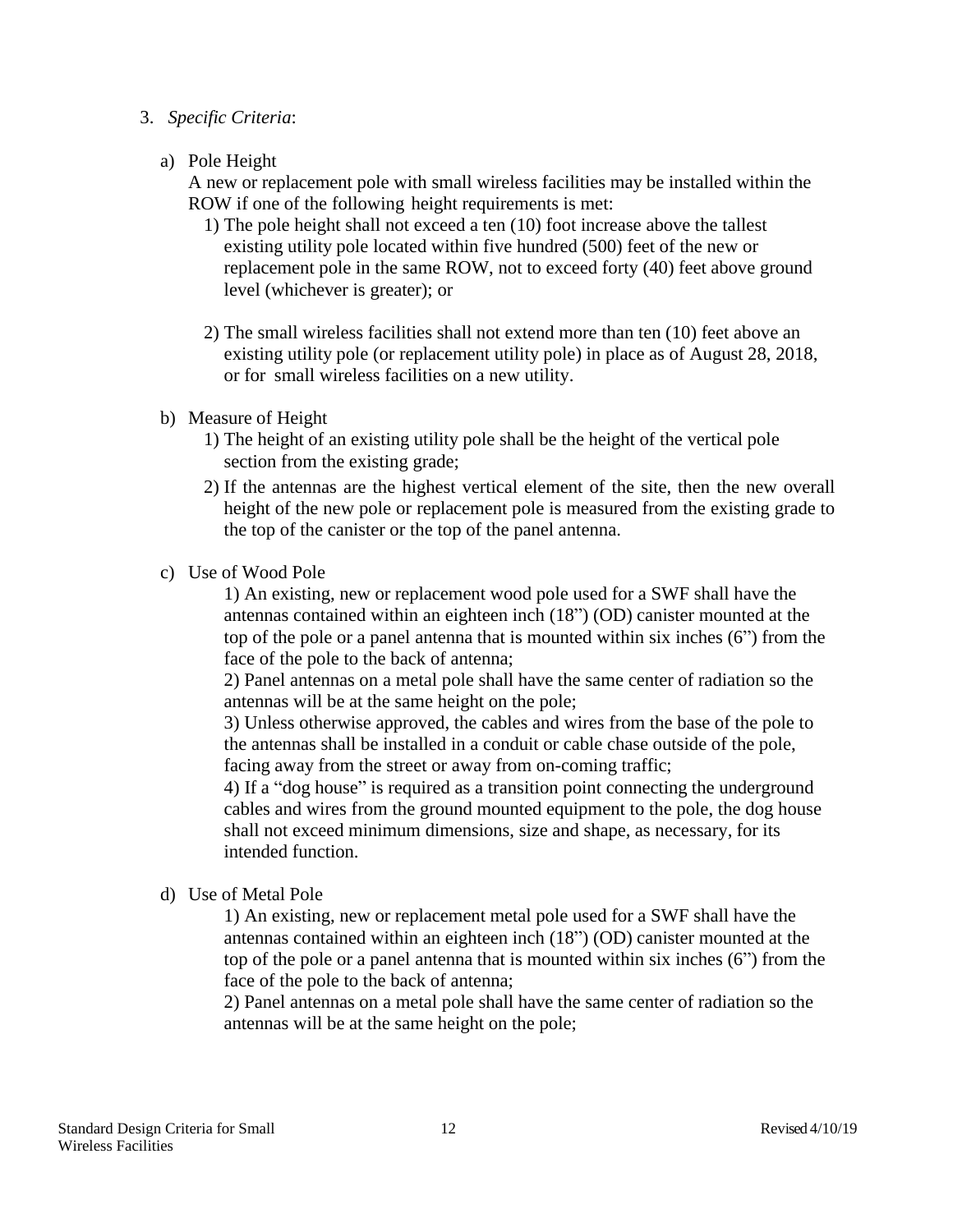3) Unless otherwise prohibited by the utility pole owner, the cables and wires from the base of a pole to the antennas shall be installed in a conduit or cable chase inside of the pole. If the cables and wires must be located on the outside of the pole, the conduit or cable chase shall face away from the street or away from on-coming traffic.

4) If a "dog house" is required as a transition point connecting the underground cables and wires from the ground mounted equipment to the pole, the dog house shall not exceed minimum dimensions, size and shape as necessary for its intended function.

e) Painting of Pole and Dog House

1) If the new or replacement pole is an unpainted galvanized pole, the pole shall not be painted or have a finish unless otherwise specified by the City. 2) For any new or replacement pole that the City specifies a painted or otherwise decorative finish, the City shall identify the paint colors, location of paint and any decorative work that may be applicable to the new or replacement pole so as to match nearby streetlights or as part of stealth and concealment for Wireless Provider's reference;

3) The City may require the new or replacement pole to be painted using a powder-coat process;

4) If the existing, new or replacement pole includes a dog house for the transition of the cables and wires to the pole, the dog house shall be painted the same color as the pole or a color specified by the City.

f) Painting Antennas and Mounting Equipment

1) All antenna mounting brackets and hardware, antenna mounting posts, cables, shrouds and other equipment mounted on a new or replacement unpainted galvanized pole, shall be painted as specified by the City;

2) All antenna mounting brackets and hardware, antenna mounting posts, cables, shrouds and all other equipment mounted on a painted new or replacement pole shall be painted a color specified by the City to match said pole;

3) If the antenna is mounted on a wood pole, the color of the antenna, antenna canister, mounting brackets and posts, shrouds and cable chases shall be painted a color specified by the City that will closely match the color of the wood.

g) Stealth and Concealment Elements

1) The wireless provider is solely responsible for the cost of all stealth and concealment elements and the installation of other elements required by the City; 2) The wireless provider is responsible for the performance of and any costs incurred for regular upkeep, maintenance and replacement (if necessary) of such stealth and concealment elements.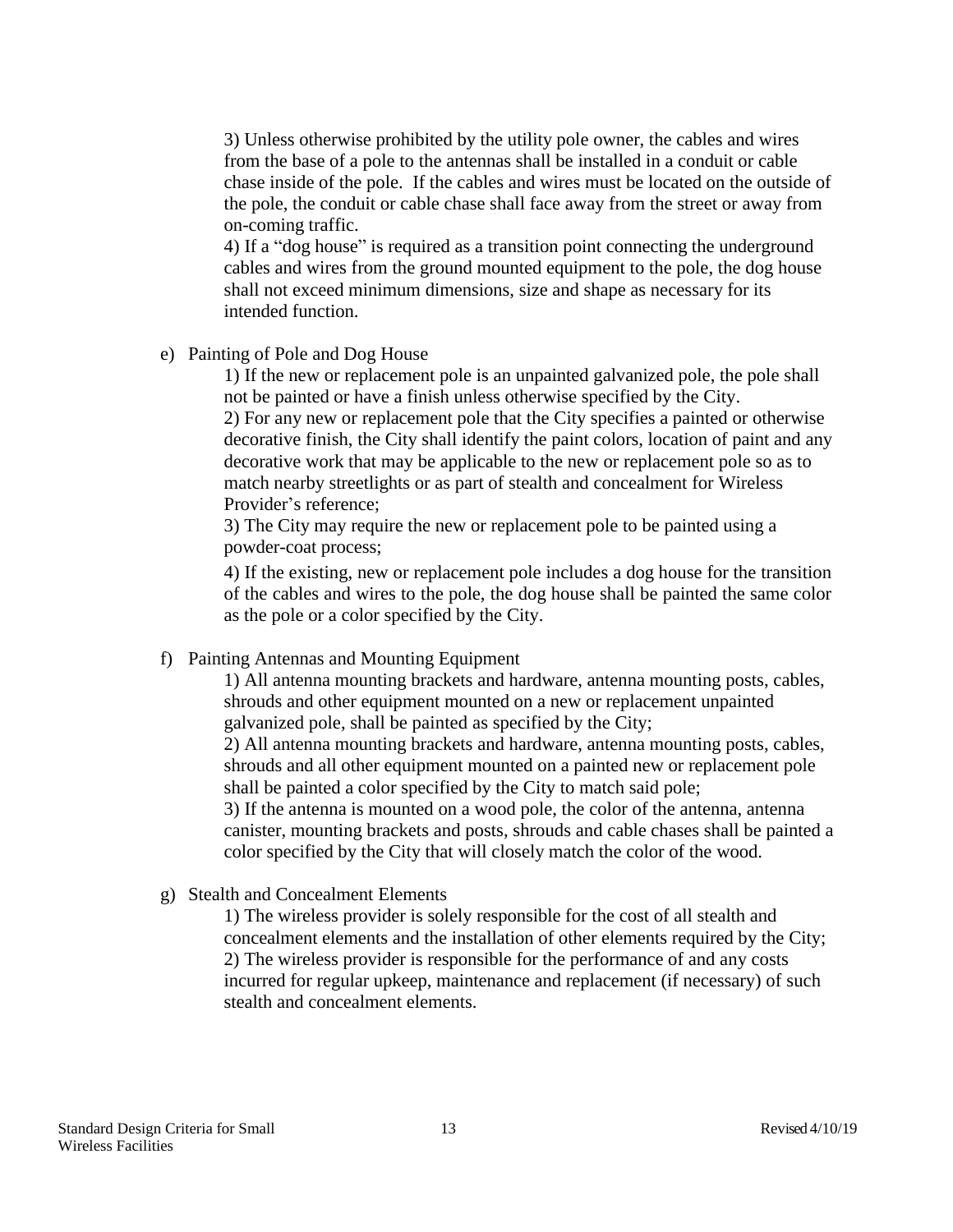h) Pole Clearance – Doorways of Businesses and Residences

Any new or replacement utility pole must be at least twenty-five feet (25') from the primary doorway of a business or residence measured from the outer door frame and at least ten feet (10') from the primary entrance of a business or residence measured at the edge of city ROW.

i) Pole Foundation

1) The foundation for the new or replacement utility pole, if required, shall conform to civil and structural engineering standards acceptable to the City, with design modifications for wireless communications equipment and cables; 2) The height of the foundation shall be two inches (2") above finished grade; However, if the foundation is adjacent to a sidewalk or ramp, the height of the pole foundation shall be flush with the surface of the immediate area. Foundations shall not be located within a sidewalk or ramp;

3) Shrouds or covers for any mounting bolts shall be required.

#### **1.6 Small Wireless Facility on Wireless Support Structure in ROW**

A new or replacement wireless support structure shall incorporate the stealth and concealment of the antennas and wireless equipment to minimize the visual impact of the site to the public.

### **1.6A. Criteria**

*1. Purpose of Wireless Support Structure*:

The primary purpose of a wireless support structure is that for which it's designed and not to attach antennas for the provision of wireless services by a wireless provider in the city's ROW. The attachment of wireless equipment to an existing wireless support structure that impedes the owner's primary purpose will not be approved. Wireless provider shall provide written documentation of owner's consent and approval for SWF attachment.

- *2. General Requirements*:
	- a) An SWF shall be designed to blend in with the surrounding streetscape and/or structure with minimal to any visual impact using color, material, location and shape substantially similar to that of the surrounding environment and structure upon which it is attached;
	- b) All new Wireless Support Structures in the city ROW must serve a dual purpose such as a utility pole, streetlight pole or traffic signal pole. A new or replacement wireless support structure shall be designed to minimize the visual and aesthetic impact of the new vertical element and associated equipment upon the look, feel, theme, and use of the surrounding area;
	- c) The new or replacement wireless support structure shall be architecturally integrated and compatible with the use of the surrounding area;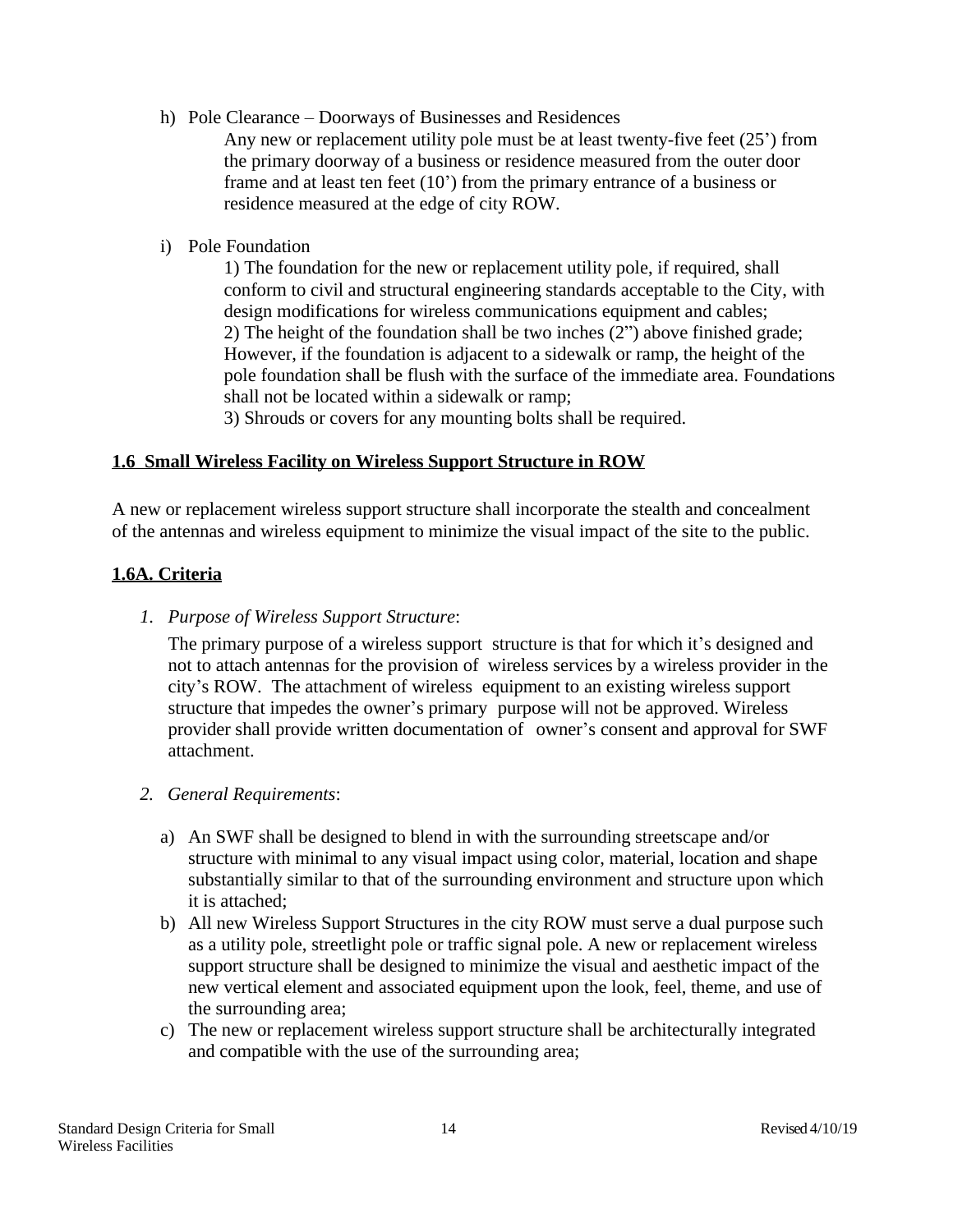- d) The height of the new wireless support structure cannot exceed a ten (10) foot increase above the tallest existing utility pole located within five hundred (500) feet of the new or replacement pole in the same ROW, not to exceed forty (40) feet above ground level (whichever is greater);
- e) All plans shall be signed and sealed by a Licensed New York State Professional Engineer.

#### *3. Specific Criteria*:

a) New Pole Height.

A new or replacement wireless support structure may not be installed without Department of Public Works review.

The maximum height of an existing, modified, replacement or new wireless support structure, including any SWF collocation, shall not exceed a ten (10) foot increase above the tallest existing utility pole located within five hundred (500) feet of the new or replacement pole in the same ROW, not to exceed forty (40) feet above ground level (whichever is greater).

b) Measure of Height.

The height of the new wireless support structure is measured from grade to top of the antenna canister, or the top of the panel antenna - if the antennas are the highest elements of the site. Otherwise, the measured height shall be from existing grade to the highest point of the wireless support structure.

- c) Stealth and Concealment Elements.
	- 1) The wireless provider is solely responsible for the cost of all stealth and concealment elements and the installation of other elements required by the City;
	- 2) The wireless provider is responsible for the performance of and any costs incurred for regular upkeep, maintenance and replacement (if necessary) of these stealth and concealment elements.
- d) Clearance Doorways of Businesses and Residences.

Any new or replacement wireless support structure must maintain a minimum twenty-five (25) foot distance from the primary doorway of a business or residence measured from the outer door frame and a minimum ten (10) foot distance from the primary entrance of a business or residence measured at the edge of City ROW.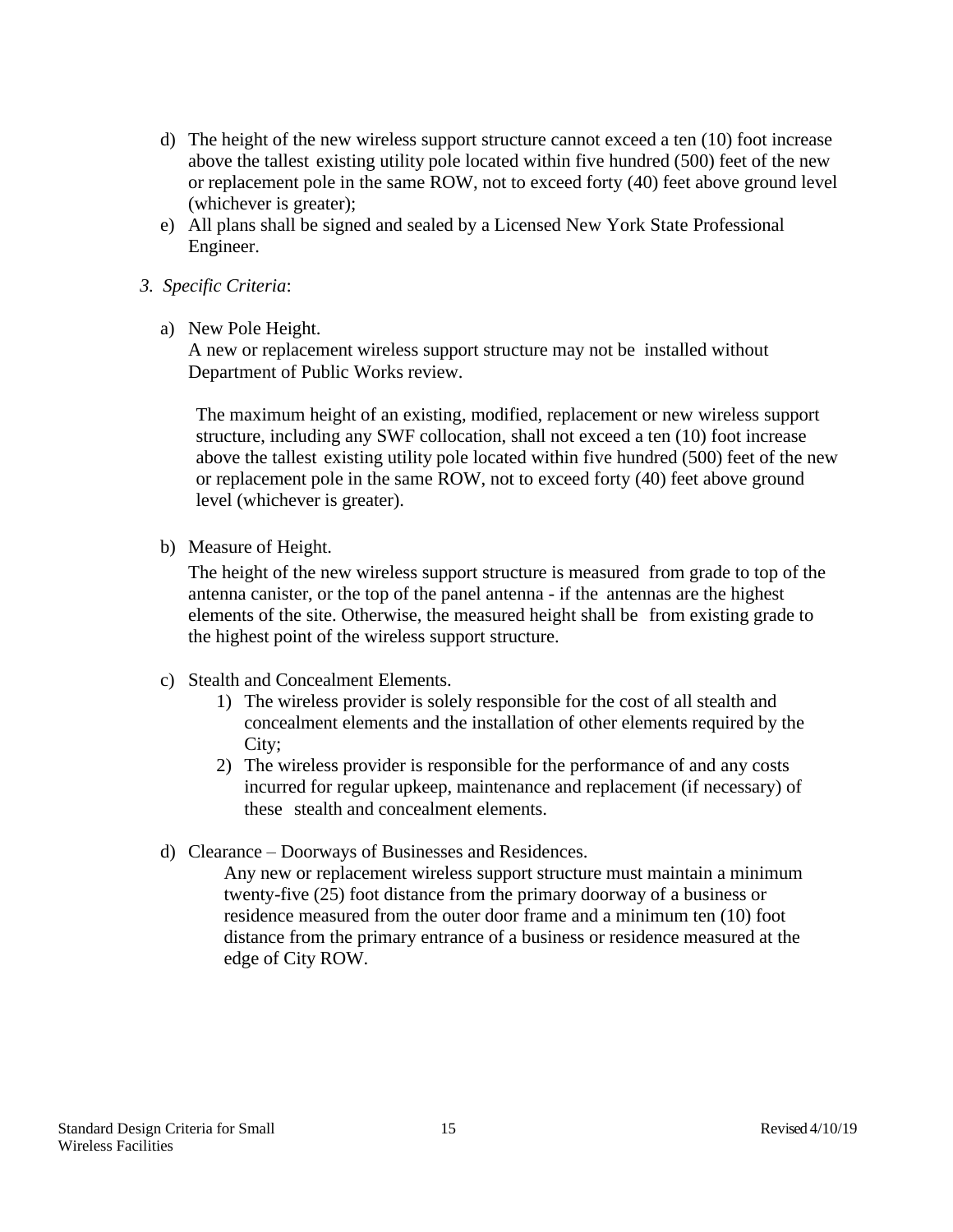- e) Foundations.
	- 1) The foundation for the wireless support structure, if required, shall conform to civil and structural engineering standards acceptable to the City, with design modifications for wireless communications equipment and cables;
	- 2) The height of the foundation shall be two (2) inches above finished grade, as it may or may not be applicable, depending on the structure. However, if the foundation is adjacent to a sidewalk or ramp, the height of the pole foundation shall be flush with the surface of the immediate area; Foundations shall not be located within a sidewalk or ramp;
	- 3) Shrouds for any mounting bolts may be required.
- f) Painting of Wireless Support Structure, Antennas and Mounting Equipment
	- 1) The City shall identify the paint colors, location of paint and any decorative work that may be painted onto the new wireless support structure where painting is directed by the City to match the surroundings or as part of stealth and concealment.
	- 2) The City shall identify the paint colors for the antennas, antenna mounting brackets and posts, antenna shrouds, cables, etc. where painting is directed by the City to match the surroundings or as part of stealth and concealment. The City may require the new wireless support structure to be painted using a powder-coat process.
- g) Screening.
	- 1) The City may require the wireless support structure and ground-mounted wireless equipment to be screened or concealed using landscape and other materials consistent with screening or concealment requirements in the Unified Development Ordinance for most similar structures or land use buffers to reduce the visual impact to the surrounding area. The screening or concealment shall take into account the location of the site, the use of the immediate area, and the existing aesthetic elements surrounding the site.

# **1.7 Small Wireless Facility in the ROW**

The following *Common Standard Design Conditions, Requirements and Details* shall be applied to all small wireless facilities in the city's ROW, including but not limited to a small wireless f acility to be installed on an existing, new or replacement city utility pole, an existing, new or replacement utility pole, or on an existing, new or replacement wireless support structure.

### **1.7A Prior Approval Required for Proposed Small Wireless Facility in Historical Districts**

All proposed small wireless facility collocations on city utility poles, utility poles, or wireless support structures must be submitted for review and receive an applicable letter of authorization from the City's Department of Public Works.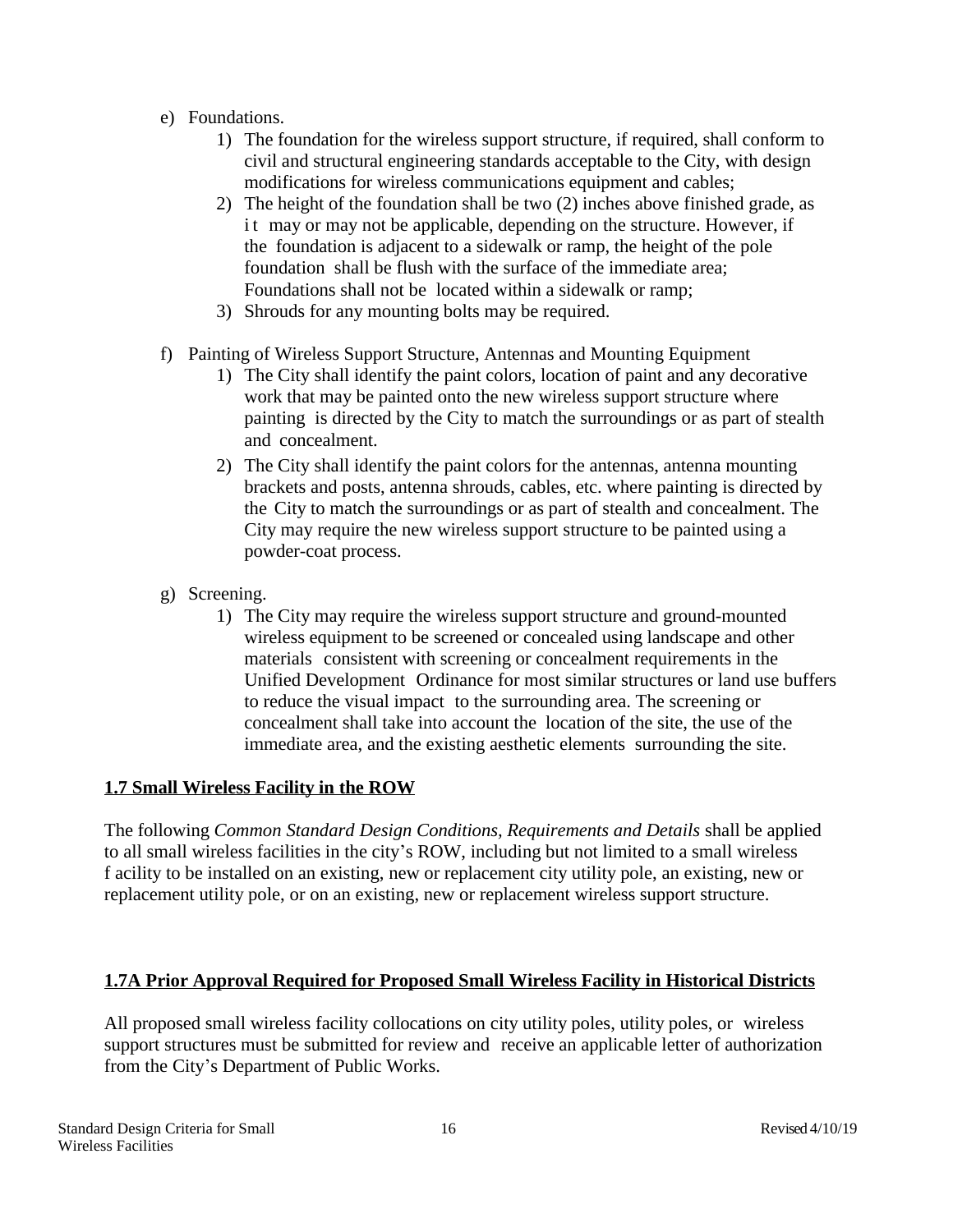# **1.7B City Structural Review and Approval of Pole and Foundation Required**

All poles and wireless support structures that will be used for the collocation of a Small Wireless Facility must receive approval by the Commissioner of Public Works. The Wireless Provider shall submit two sets of the structural calculation documents and two 24" x 36" sets of the engineering drawings stamped and sealed by a registered Professional Engineer in the state of New York with the application. If the exact same pole, style, height, foundation, luminaire, attachments and substantially the same subsurface ground conditions as those subsurface conditions may be conservatively assessed to address a variety of conditions and locations (e.g. a "worst case" scenario) will be used for more than one location, the Wireless Provider may obtain approval for such pole from the City, or applicable third-party, for typical use and application, but shall be noted by a unique identifier assigned by City for reference.

# **1.7C Existing Non-conforming Poles – Not Eligible for Small Wireless Facility**

Any existing pole that is deemed by the City to be non-conforming to current construction standards and specifications, or building and safety requirements is not eligible for use or replacement for collocation of a Small Wireless Facility. The City and Wireless Provider may agree on a location that is in conformance to current construction standards and specifications and building and safety requirements that is near the non-conforming pole. If this is the case, the

Wireless Provider may replace the non-conforming pole at the new or same location in the City's ROW as determined by City.

# **1.7D Radio Frequency Spacing from Occupied Structures**

All proposed Small Wireless Facilities in the City ROW must comply with the Federal Communications Commission's estimated "worst case" horizontal distances at the same elevation from windows, balconies and public spaces.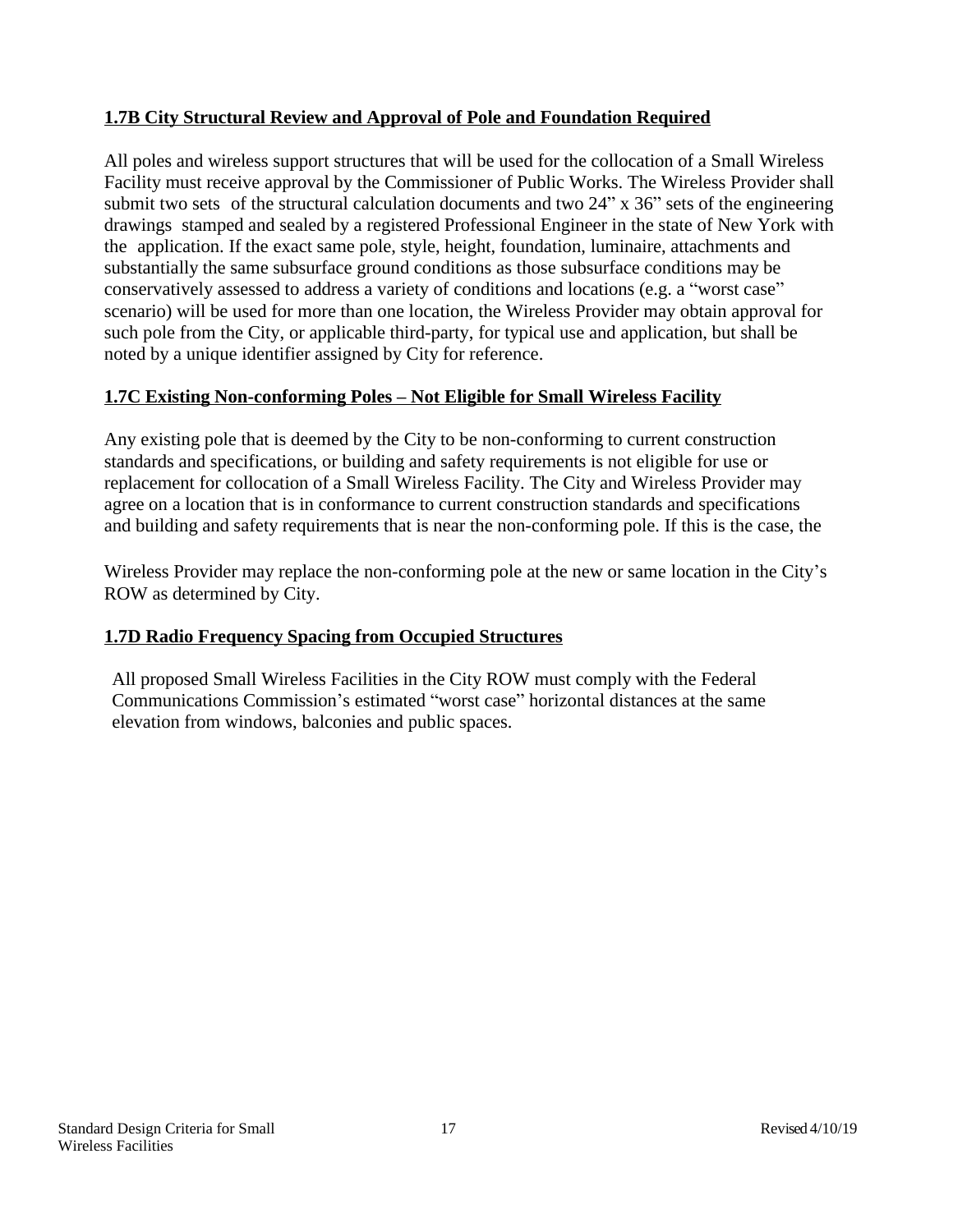### **1.7E Pole Design & Installation**

# 1. *New and Replacement Pole Clearances – Underground Utilities*

All ground-mounted electrical equipment shall maintain minimum horizontal clearance from underground utilities.

- Clearance from water main pipes and lines shall be at least six (6) feet.
- Clearance from customer water service lines shall be at least six (6) feet.
- Clearance from sewer main pipes and lines shall be at least six (6) feet.
- Clearance from customer sewer service lines shall be at least three (3) feet.
- Clearance from telecommunications shall be at least two (2) feet.
- Clearance from cable television lines shall be at least two (2) feet.
- Clearance from natural gas lines shall be at least six (6) feet, or as required by Con Ed..
- Clearance from all other underground infrastructure shall be at least six (6) feet.
- a) The City, in its sole discretion, may grant a variance, upon approval by the Commissioner of Public Works, from these water and sewer horizontal separation distances, all other City owned or City maintained underground infrastructure horizontal separation distances shall be on a case-by- case basis. The approval of a variance is dependent of factors specific to the site.
- b) In the case where there is an issue with horizontal separation from other third-party owned underground utilities, the Wireless Provider may elect to work with the impacted utility to have lines, pipes or property moved so that minimum clearance is achieved or provide written documentation from said owner of an approved variance.
- c) All moving or relocating of City-owned or a third-party-owned utility shall be at the sole expense of the Wireless Provider.
- d) All existing underground utilities shall be surveyed and illustrated on the plans.

# 2. *Calculating the Base Height of an Existing Pole*

The base height, from which the calculation of the "increase in pole height" is referenced for determining the overall pole height, shall be calculated as follows:

- a) City Streetlight Pole or Electric Company Streetlight Pole
	- 1) A streetlight with a separate luminaire mast arm mounted to the vertical pole shall use the top of the vertical pole to the adjacent ground surface as the base height.
	- 2) A streetlight, with the luminaire mast arm integrated (e.g. telescopic style pole) into the top vertical section of the pole, shall use the point on the pole where the mast arm is connected plus twenty-four (24) inches to the adjacent ground surface as the base height.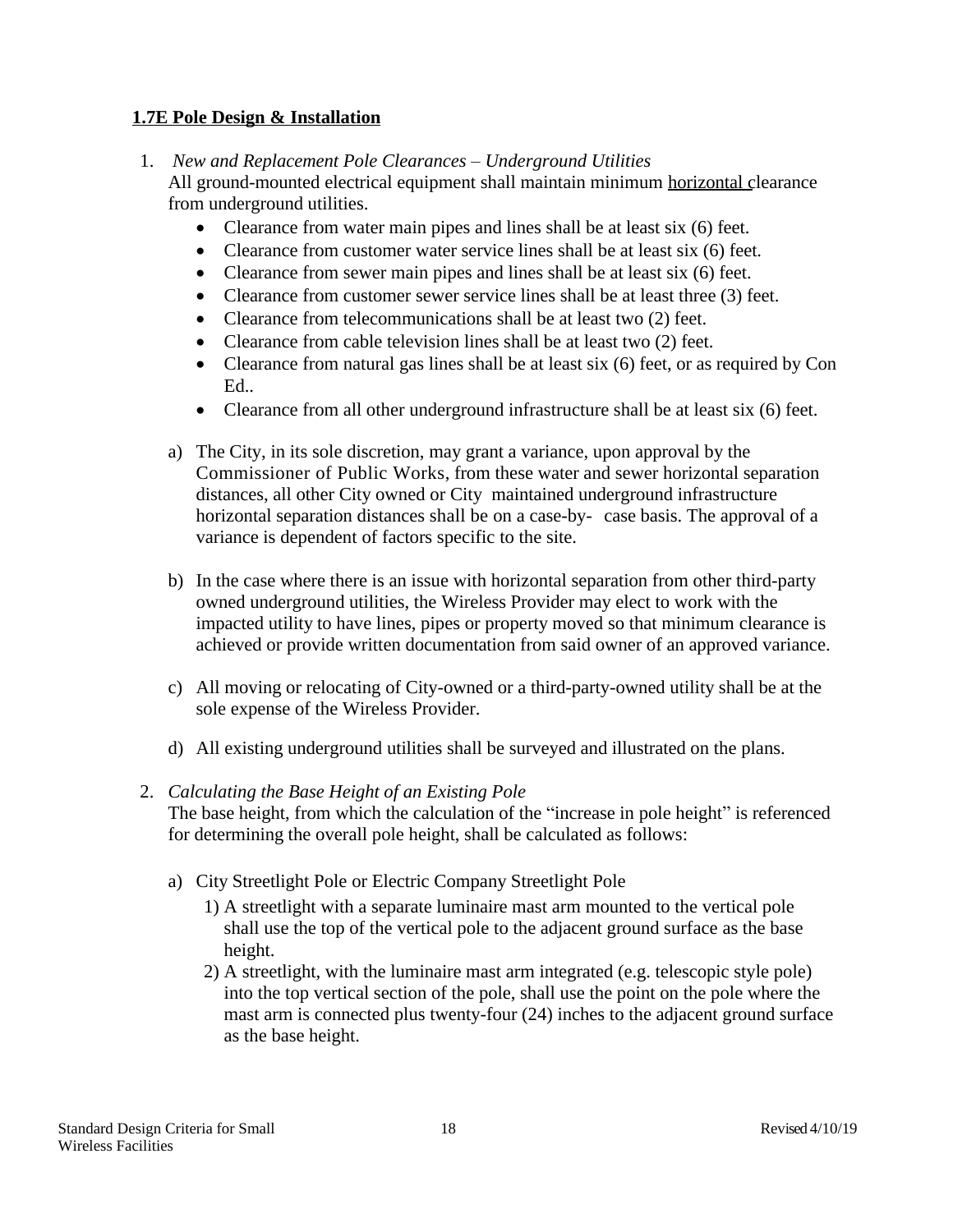- b) City Traffic Signal Pole. A traffic signal pole with or without a luminaire mast arm that is mounted above the signal head mast arm to the pole shall use the top of the vertical portion of the pole to the adjacent ground surface as the base height.
- c) Utility Pole. The top of the vertical portion of the pole to the adjacent ground surface is the base height.

## 3. *New or Replacement Pole Clearance – Original Pole*

The minimum distance of the new or replacement pole from the nearest or original pole location shall be between twenty-four inches (24"), and sixty inches (60") so that construction can occur safely and applicable primary purpose is maintained. The distance is measured from center of the poles. The City may change this minimum or maximum distance on a case-by-case basis. The original pole, as applicable, shall be illustrated on the plans.

4. *New or Replacement Pole Clearances – Curbs and Sidewalks*

The new or replacement pole shall maintain an eighteen inch (18") minimum clearance distance from back of curb and twelve inch (12") minimum clearance from sidewalks. The distance is measured between the nearest face of pole and curb or sidewalk. In the absence of curb, the new or replacement pole shall maintain the greater of a forty-eight inch (48") minimum clearance from the edge of pavement and minimum clear zone requirements described by AASHTO for roadside hazards. The City, in its sole discretion, may increase or decrease that minimum clearance on a case-by-case basis to ensure the safe use of the roadway, sidewalk and adjacent area. Replacement poles may be allowed a lesser clearance to sidewalks dependent upon the location of the original pole. New and replacement pole locations shall consider these minimum clearances and clearances required for pole attachments in combination. All existing curb, roadways, sidewalks, and other physical elements within the ROW shall be surveyed and illustrated on the plans. Any applicable American Association of State Highway and Transportation Officials ("AASHTO") clear zone for non-curbed roadways shall also be illustrated on the plans.

- 5. *New, Modified or Replacement Poles Clearance – Hydrants and Driveways* A new, modified or replacement pole must be at least twenty feet (20') from existing fire hydrants and existing driveways. All existing fire hydrants and driveways shall be surveyed and illustrated on the plans, unless approved by the Commissioner of Public Works.
- 6. *Sight Distance Easements (SDE) and Sight Visibility Triangles (SVT)* All new and replacement poles shall be installed in a location that does not impair or interfere with SDE or SVT safety requirements. All SVT and SDE in compliance with the City Access Management Code shall be illustrated on the plans.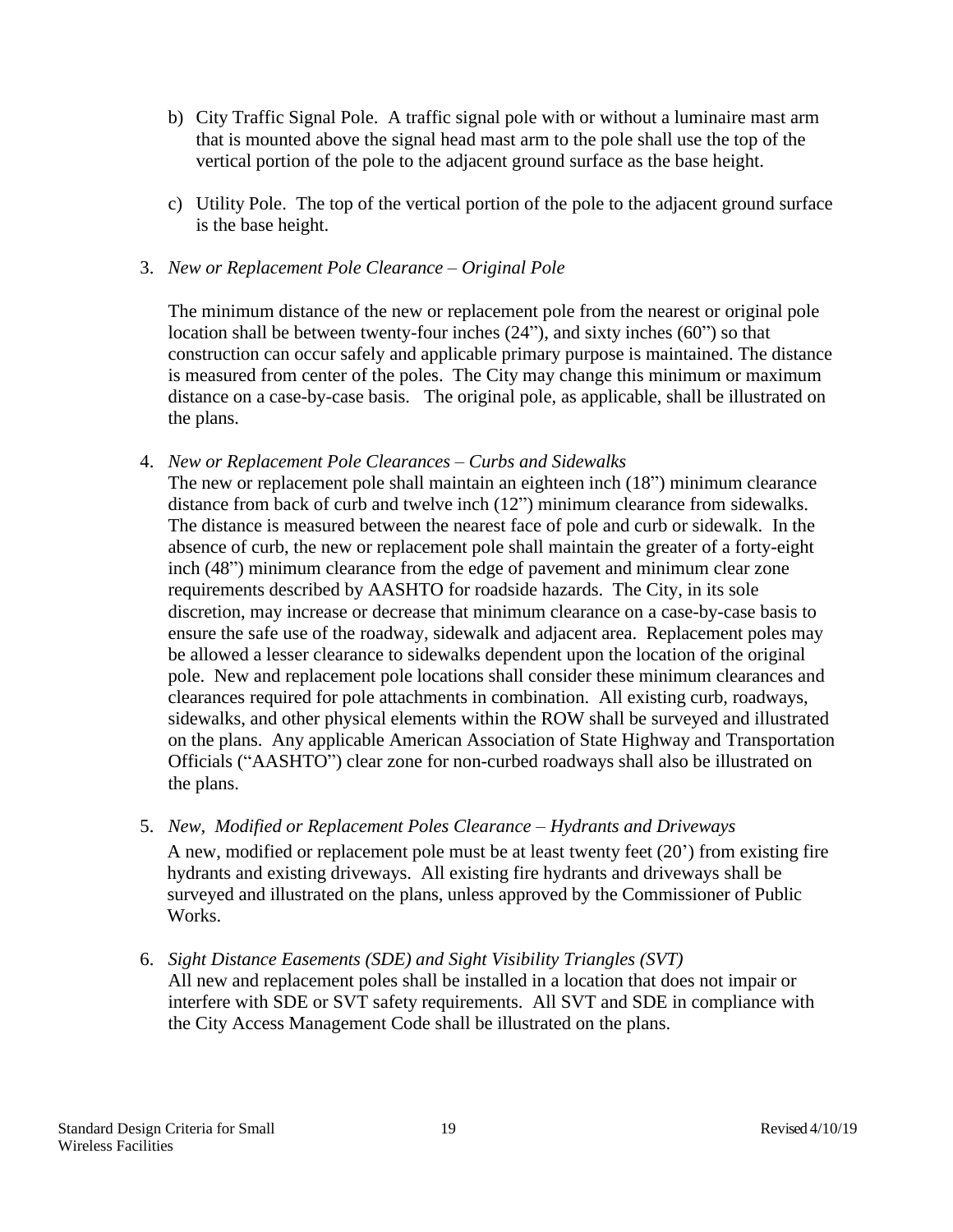- 7. *Cables, Wires, Jumpers, Conduits and Fuses*
	- a) All cables for the wireless equipment and antennas except where such cables or wires attach to the ports in the antenna – shall be located inside a conduit, inside both the caisson and the pole, except where permitted to attach upon the pole externally. There shall not be any "dog house" or externally visible conduit or entry point of the cables unless specified by the City.
	- b) All conduit, electrical wires and fuses for the streetlight and luminaire, and any other City device on the pole shall be new and properly connected or attached without splicing except as permitted in accordance with City standards and specifications.
	- c) All conduits, wiring, cabling, equipment, fuses and other materials used shall be identified and illustrated on the plans.
- 8. *Hand-holes*
	- a) All hand-hole locations shall be called out on the plans with dimensions shown. The size and location of all hand-holes is subject to review and approval by the Commissioner of Public Works and must be accounted for in the pole structural calculation documents and engineering drawings.
	- b) All hand-holes near antennas shall have the top of the hand-hole no lower than the bottom height of the antennas.
	- c) The bottom of the hand-hole should not exceed six (6) inches below the bottom of the antenna.
- 9. *Wireless Facility Identification Information*
	- a) A Radio Frequency Safety notice, not larger than four (4) inch by six (6) inch may be mounted on the pole, no less than twenty-four (24) inches from the bottom of the antenna, facing away from traffic.
	- b) The Wireless Provider may place a discreet site identification or number on the pole, but such shall not be similar to any streetlight or traffic signal identification system. The size, color and location of this identifier shall be determined by the City.
	- c) No Wireless Provider signs may be placed on a City Utility Pole, Utility Pole, Wireless Support Structure, whether an existing, modified, replacement or new pole or structure except to the extent required by local, state or federal law or regulations.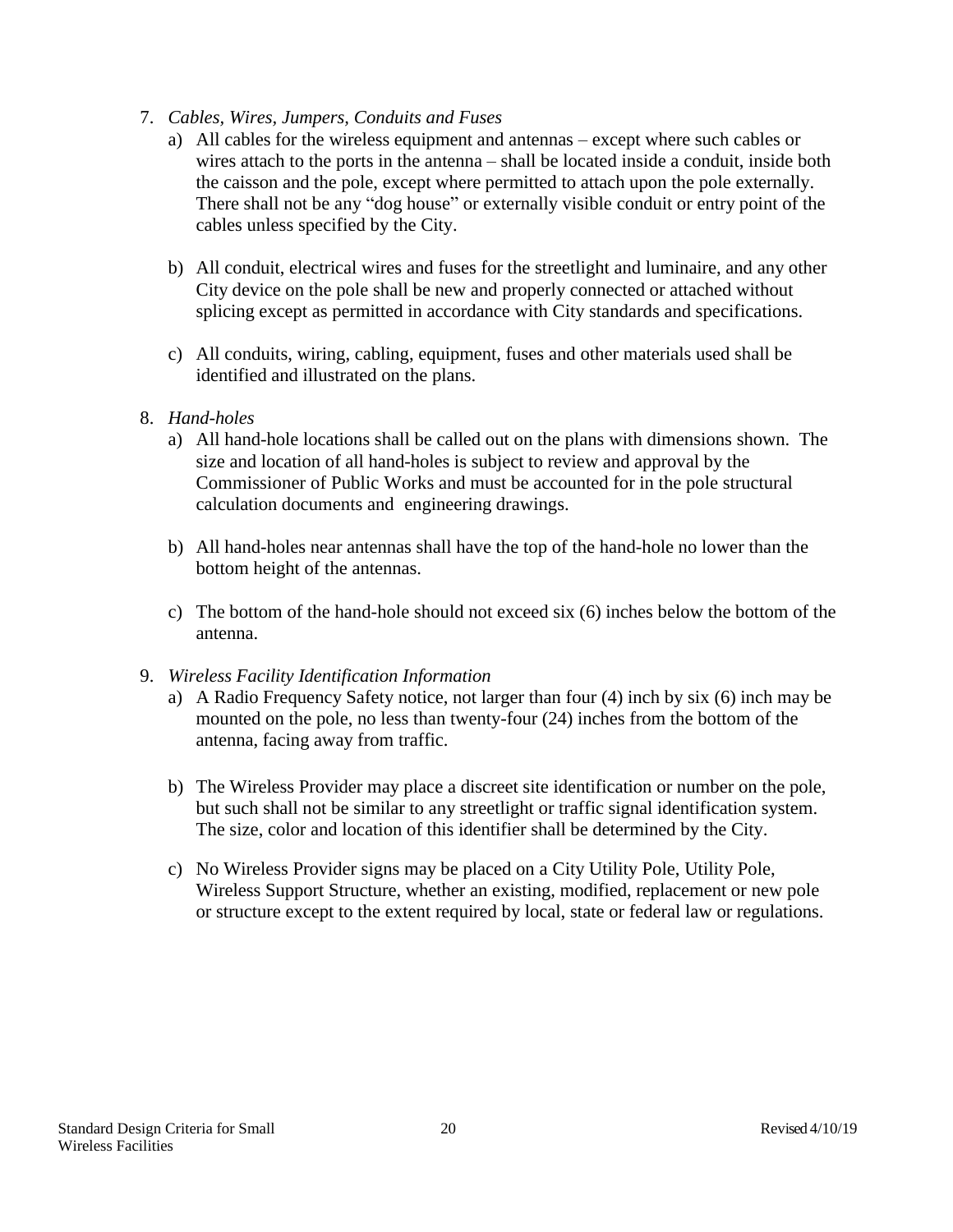#### 10. *Interference with City Wireless Network*

- a) The City has certain wireless devices in a network that connect traffic signals, community centers, municipal water and wastewater sites, and other locations for the City's use. The selection of a location for a wireless site shall consider the potential interference of the City's wireless network with RF from a wireless provider's proposed site.
- b) The City, at its sole discretion, after researching the proposed site, radio frequencies, line of sight to other wireless locations in the City's network, and other technical factors may deny a wireless provider to install a site in the ROW it believes to be in conflict.

### 11. *Cable Chase and Dog Houses*

The City, in its sole discretion, shall determine if an exterior cable chase and dog house are aesthetically compatible with the pole and immediate area. The materials and paint color of the cable chase and dog house shall be determined on a case-by-case basis.

12. *Covers Required for all Port Holes, Hand Holes and Other Openings on Pole* All openings or ports on the pole used for cables, hand holes, or other purposes must be sealed with a removable metal cover, a rubber or plastic boot, or sealant material that is approved by the City to prevent access into the pole by insects, birds or other animals.

#### 13. *Breakaway Features for Public Safety*

All poles within the ROW or within the Clear Zone as such area is defined by AASHTO that may exist beyond the ROW shall have a breakaway foundation/base conforming to Breakaway Criteria of AASHTO Standard Specifications for Structural Supports for Highway Signs, Luminaires and Traffic Signals and per City standards and specifications.

### 14. *Pole Attachment Clearances – Curbs and Sidewalks*

The attachments to a new or replacement pole, regardless of ownership, shall not overhang the curb, roadway or sidewalk in conflict with vertical clearance requirements associated with AASHTO and ADA. Any attachment or mast arm shall be located at least ten feet (10') above any adjacent sidewalk and at least sixteen feet (16') above any curb or roadway in the absence of curb. The distance is measured between the nearest face of attached appurtenance or material or mast arm and top of curb, sidewalk or pavement, as applicable.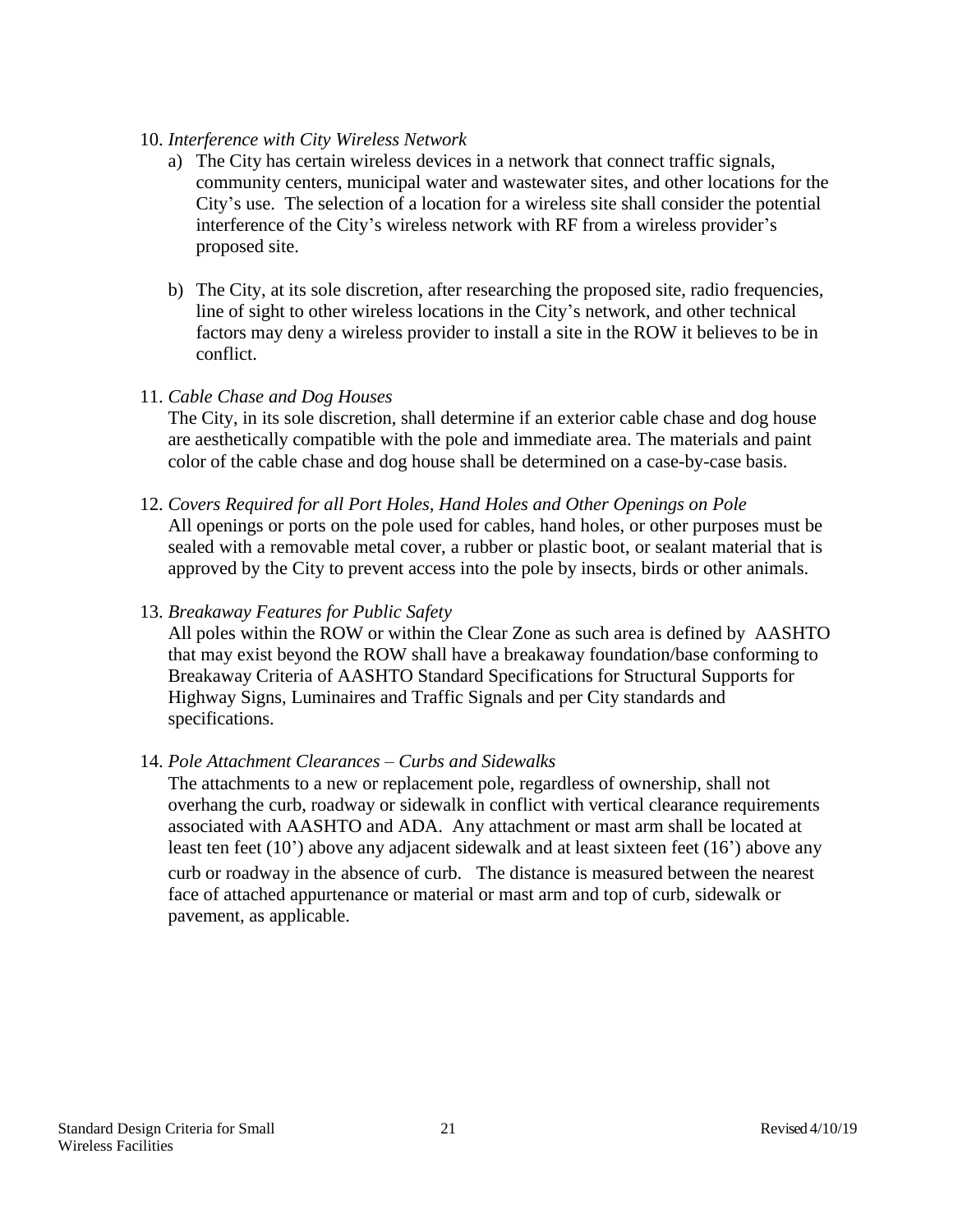#### 15. *Pole Stealth and Concealment*

As part of the stealth and concealment elements, the City may install or require the Wireless Provider to install signs and other decorative or artistic elements, but no advertising will be allowed.

#### **1.7 F. Removal of Original Pole, Equipment and Pole Foundation**

- 1. *Removal of Original Pole, Mast Arm, Luminaire and Attachments*
- a) The City shall determine what original components, (e.g., original pole, mast arm, luminaire, signal detection equipment, signal heads, pedestrian push buttons, fuses, grounding, signs, etc.) shall be delivered at no cost to the City, to the City's Public Works Operations Facility by the Wireless Provider.
- b) If the City accepts some of the original components, then only those components shall be delivered by the Wireless Provider to the City's Public Works Operations Facility. The Wireless Provider shall provide at least five (5) business days advance notice to City prior to delivery.
- 2. *Removal of Original Pole Foundation*

The pole foundation (or base) for the original pole shall be removed by the Wireless Provider as instructed by the City:

- a) Complete Removal. All materials (concrete, rebar, metals, bolts, etc.) shall be removed and backfilled. Backfill material and compaction shall comply with the City's Design and Construction Manual.
- b) Match Existing Landscape or Sidewalk.
	- Upon removal of the pole and pole foundation, the top surface shall be restored to match the existing condition of the area immediately adjacent to the foundation that was removed. In a landscaped area, the top shall be covered with landscape material, including rocks, plants and other covering. If the foundation was in a sidewalk, the top six to twelve inches (6-12") of the surface shall be restored with the proper materials (concrete, brick, decorative stone, etc.), finish, subgrade, and any other design specifications to match the immediately adjacent area and comply with all City standards and specifications.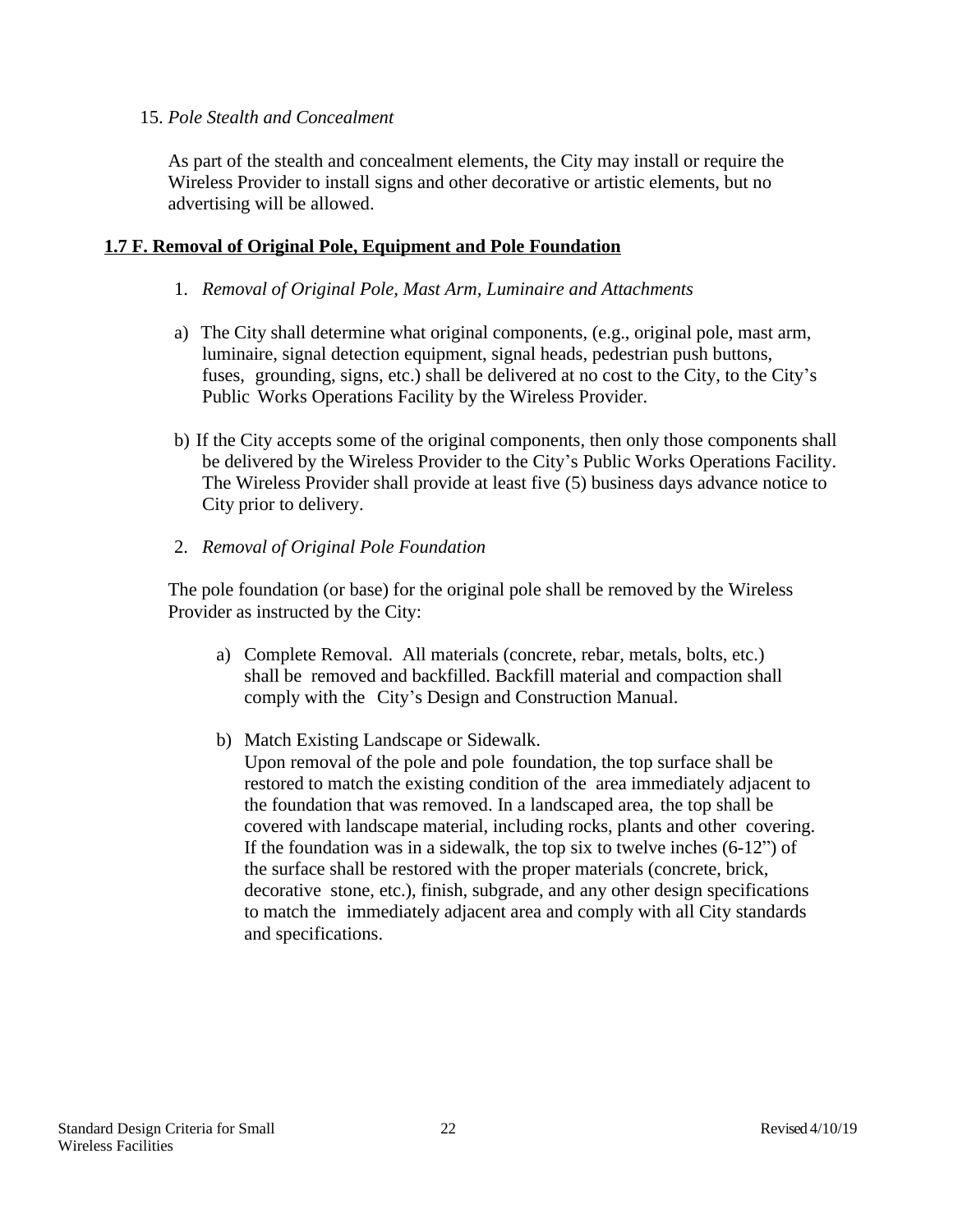## **1.7 G. Antennas, RRH/RRU, Cables and Mounting on Pole**

#### 1. *General Requirement:*

All antennas shall be installed in a manner that minimizes the visual impact to the general public. All work shall be performed in a professional manner that is consistent with the highest standards of workmanship.

### 2. *Specific Criteria:*

a) Antenna Mounting Posts and Brackets

1) All panel antennas shall be mounted directly to the pole or onto a mounting pole so that the distance from the "face" of the pole to the back of the antenna does not exceed nine inches (9").

2) All mounting posts shall be trimmed so that the poles do not extend higher than the top of the antenna or protrude lower than the antenna unless necessary to install the shroud. The mounting post must not protrude below the bottom of the shroud.

3) All pole attached wireless equipment and other associate attachments must be at least ten feet  $(10^{\circ})$  above the sidewalk elevation and not interfere with any City sign attachments that shall also comply with minimum vertical and horizontal clearances.

### b) Panel Antennas

1) All panel antennas for a small cell site shall fit within an imaginary enclosure of not more than six (6) cubic feet in volume. (NOTE: This volume does not include antenna cable shrouds when required.)

2) All panel antennas with exposed cables from the bottom of the antenna shall have a shroud installed on the antenna or antenna mounting posts to conceal the cables.

a. The type of shroud may be a forty-five (45) degree angle (away from the bottom of the antenna; toward the pole) or a ninety (90) degree angle (parallel to the bottom of the antenna) depending on the location of the site.

b. The shroud shall extend from the bottom of the antenna to two (2) inches below the bottom of the nearest hand-hole.

c. The open side of the shroud shall not extend more than one (1) inch from the "back" of the antenna towards the "face" of the pole.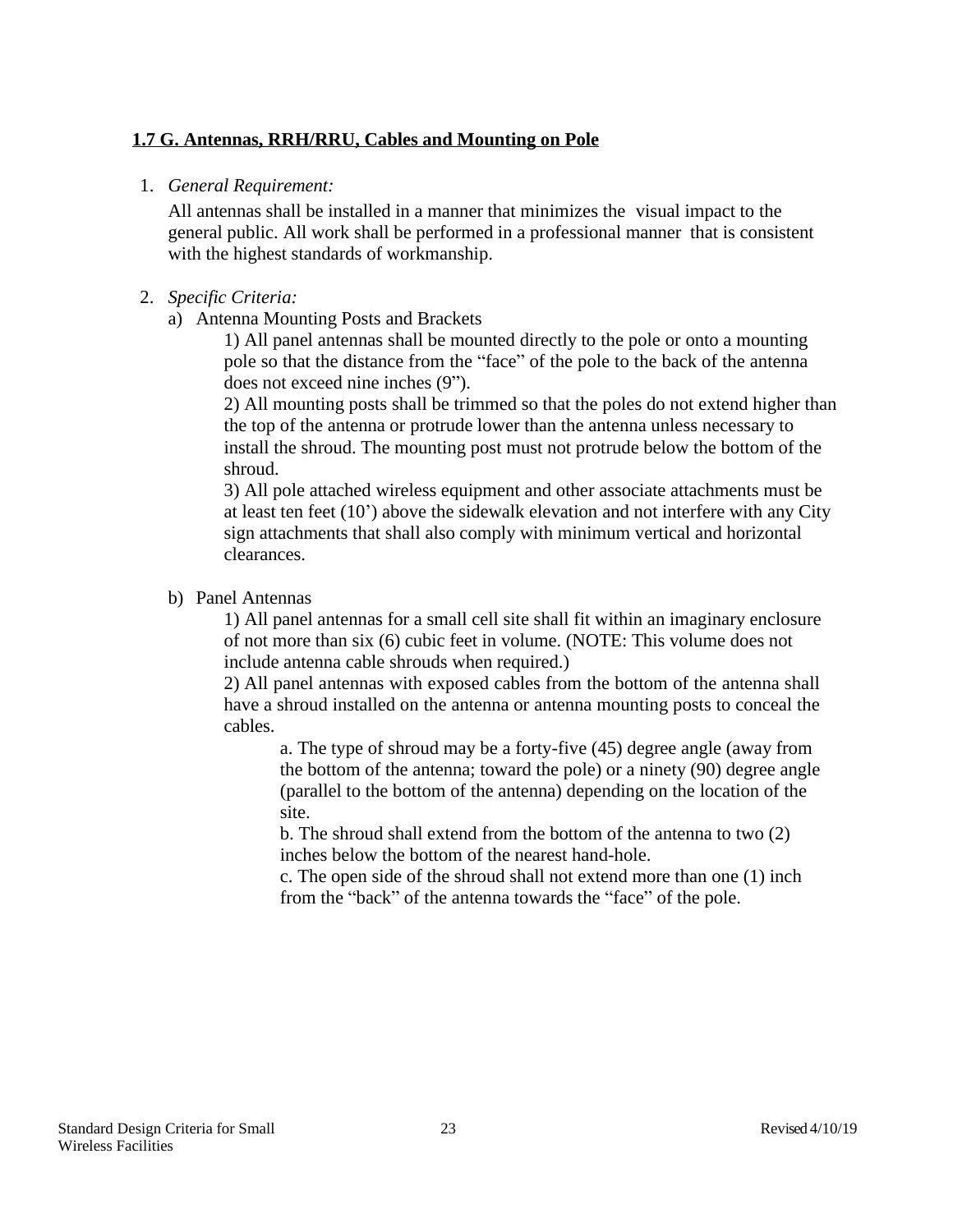- c) Canister Antennas
	- 1) All canister antennas shall fit within an imaginary enclosure of not more than six (6) cubic feet in volume. (Note: This volume does not include the canister as it is a stealth device and not the antenna.)
	- 2) The canister shall be no larger than eighteen inches (18") in diameter (OD).
	- 3) All canister antennas shall be in a canister that is mounted to a base plate at the top of the vertical section of the pole.
	- 4) All cables protruding from the canister shall be concealed within the canister or by a shroud at the point where the canister is mounted to the base plate.
- d) Remote Radio Heads (RRH) / Remote Radio Units (RRU).

1) On a case-by-case basis, the City in its sole discretion, approved by the Commissioner of Public Works, and upon reviewing the landscape in the immediate surrounding area, the location of the pole, and stealth options, may allow a site to have an RRH/RRU installed on the pole.

2) A Wireless Provider may install a SWF on a pole or wireless support structure that has RRH or RRU devices integrated inside a canister or concealed within a panel antenna so that the RRH or RRU is not visible from ground level.

#### **1.7 H. Ground-mounted Equipment**:

1. *General requirement:*

All equipment with exception of permitted antenna, RRH/RRU, cables and conduit, and associated mounting brackets shall be ground-mounted and all ground mounted equipment shall be installed in a manner that minimizes the visual and the ingress/egress impact to the general public. Ground mounted equipment may be vaulted underground. Any undergrounded equipment shall be approved by the Commissioner of Public Works and detailed on the plans. All work shall be performed in a professional manner that is consistent with the highest standards of workmanship. All ground-mounted equipment shall be shown on the plans. This section does not apply to Pull Boxes, Junction Boxes and other ground-based or underground equipment specifically addressed in other sections.

- 2. *Specific criteria:*
	- a) Sight Distance Easements (SDE) and Sight Visibility Triangles (SVT). All groundbased wireless equipment shall be installed in a location that does not impair or interfere with SDE or SVT safety requirements. To ensure proper sight distance, all City Standards and laws, codes, and regulations shall apply. All SVT and SDE shall be illustrated on the plans.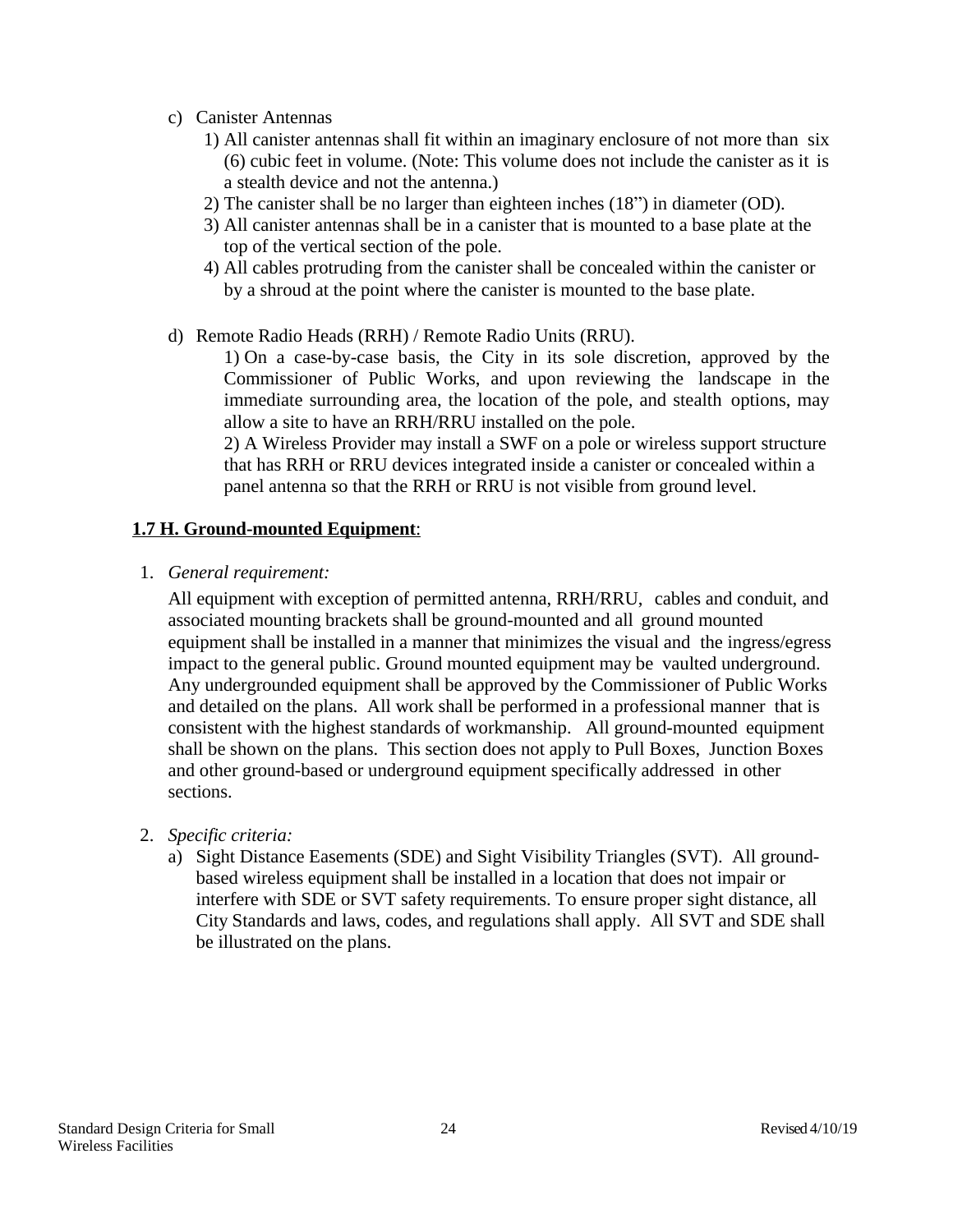- b) Ground Equipment Location Generally. All ground-based wireless equipment, including but not limited to equipment cabinets or power pedestals, shall be placed as far as practical to the back of the ROW or within an applicable easement beyond the ROW while maintaining at least three feet (3') of ingress/egress in the ROW or easement around the equipment. The plans shall depict the location and dimensions of all ground-based equipment whether ground mounted, vaulted or undergrounded.
- c) Ground Equipment Clearances—Underground Utilities
	- 1) All ground-mounted electrical equipment shall maintain minimum horizontal clearance from below-ground utilities:
		- Clearance from water main pipes and lines shall be at least six (6) feet.
		- Clearance from customer water service lines shall be at least three (3) feet.
		- Clearance from sewer main pipes and lines shall be at least six (6) feet.
		- Clearance from customer sewer service lines shall be at least three (3) feet.
		- Clearance from telecommunications shall be at least two (2) feet.
		- Clearance from cable television lines shall be at least two (2) feet.
		- Clearance from natural gas lines shall be at least two (2) feet or as required by Con Ed.
		- Clearance from all other underground infrastructure shall be at least six (6) feet.
	- 2) The City, in its sole discretion, may grant a variance, upon approval by the Commissioner of Public Works, from these water and sewer horizontal separation distances, and from all other City-owned or City-maintained underground infrastructure horizontal separation distances on a case-by-case basis. The approval of a variance is dependent on factors specific to the site.
	- 3) In the case where there is an issue with horizontal separation from other privately-owned underground utilities, the Wireless Provider may elect to work with the impacted utility to have its lines, pipes or property moved or relocated so that minimum clearance is achieved or provide written documentation of owner's approved variance. All relocation work of Cityowned or a privately-owned utility shall be at the sole expense of the wireless provider.
	- 4) All existing underground utilities shall be illustrated on the plans.
- d) Ground Equipment Clearance Sidewalks, Curbs and Streets.

The ground equipment shall maintain at least an eighteen inch (18") clearance distance from sidewalks. The City, in its sole discretion, may increase or decrease the minimum clearance on a case-by-case basis to ensure the safe use of the sidewalk and adjacent area. No ground-based equipment protruding above ground shall be located within the Clear Zone adjacent to a roadway as described in AASHTO and shall be located at least ten

(10) feet from the nearest curb or roadway.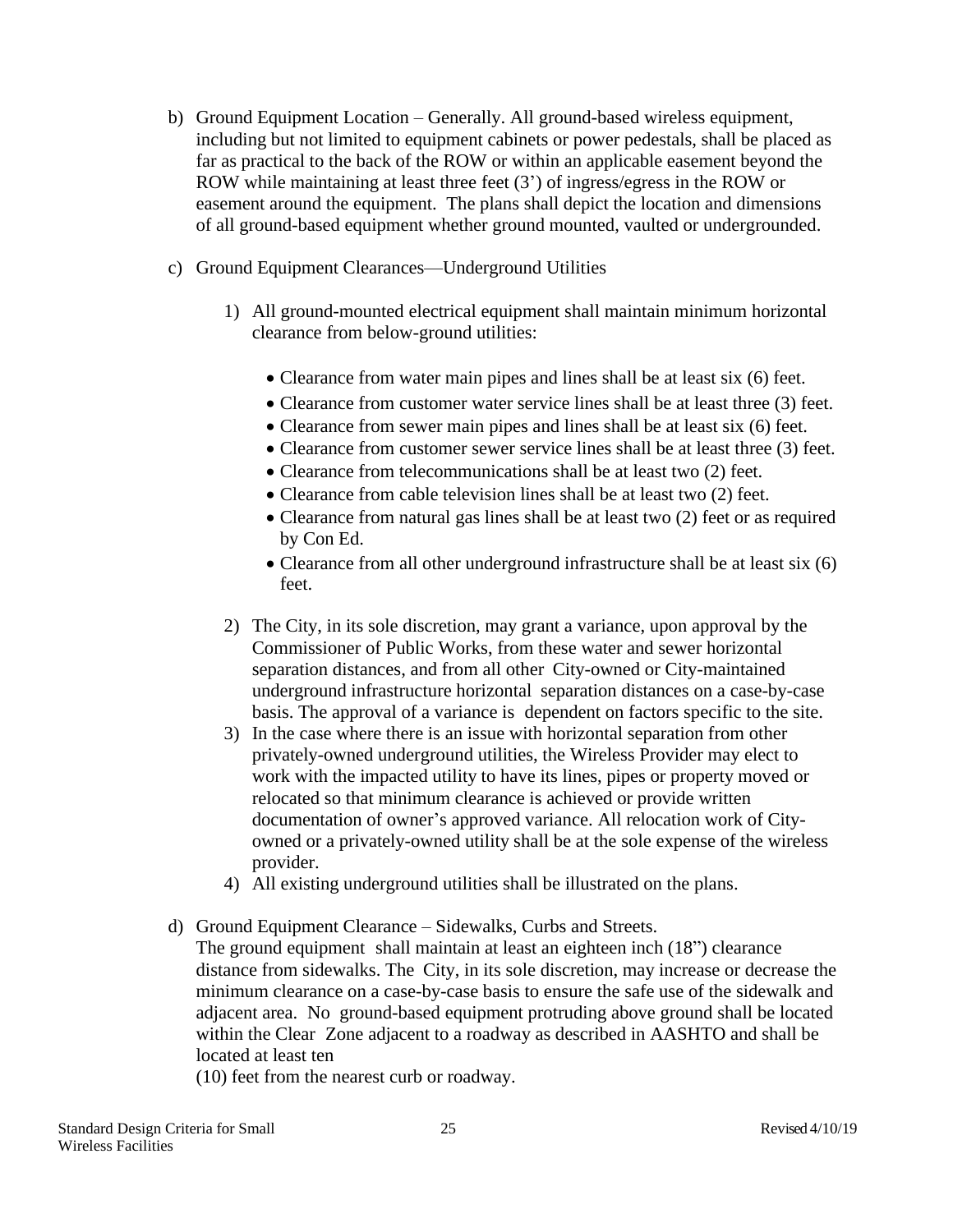- e) Ground Equipment Clearance Doorways of Businesses and Residences. Any new ground-mounted equipment must maintain at least a twenty-five foot (25') distance from the primary doorway of a business or residence measured from the outer door frame and at least a ten foot (10') distance from the primary entrance of a business or residence measured at the edge of ROW.
- f) Ground Equipment Clearance Hydrants and Driveways. Any ground-mounted equipment must maintain at least a twenty foot (20') distance from existing fire hydrants and existing driveways.
- g) Screening of Ground Equipment.

The City, in its sole discretion, may require the ground-mounted equipment to be screened or concealed to reduce the visual impact to the surrounding area; the type of screening or concealment materials and design will be addressed on a case-by-case basis and shall take into account the location of the site, the use of the immediate area, and the existing aesthetic elements surrounding the site.

- 1) In cases when screening and concealment is not required, the City may specify the paint color of the ground-mounted equipment.
- 2) The City may require vaulted equipment underground due to high pedestrian traffic and stealth/concealment requirements, unless prohibited by valid, constitutional law. A waiver will be considered if it is shown to be technologically infeasible.
- h) Screening of Ground Equipment Clearance Hydrants and Driveways. Any screening for ground-mounted equipment must maintain at least a twenty foot (20') distance from existing fire hydrants and existing driveways.
- i) Decals and Labels
	- 1) All equipment manufacturers' decals, logos and other identification information shall be removed unless required for warranty purposes.
	- 2) Identification signage shall be mounted on ground equipment providing the operator name, emergency contact phone number and informational contact phone number.
	- 3) The ground-mounted equipment shall not have any flashing lights, sirens or regular noise other than a cooling fan that may run intermittently.
- j) Equipment Cabinets on Residential Property
	- 1) Residential Single-Family Lot. Any Wireless Equipment and Ancillary Equipment, as amended, shall not exceed thirty-six (36) inches in height in the front yard of a residential single-family zoned property. Applicants should avoid placement in residential lots where at all possible.
	- 2) Air-conditioning Units. Unless otherwise specified by City, a wireless equipment cabinet with air-conditioning (not a fan only) shall be enclosed by walls and setback a minimum of fifty (50) feet from lots where the existing or planned primary use is a residential single-family dwelling.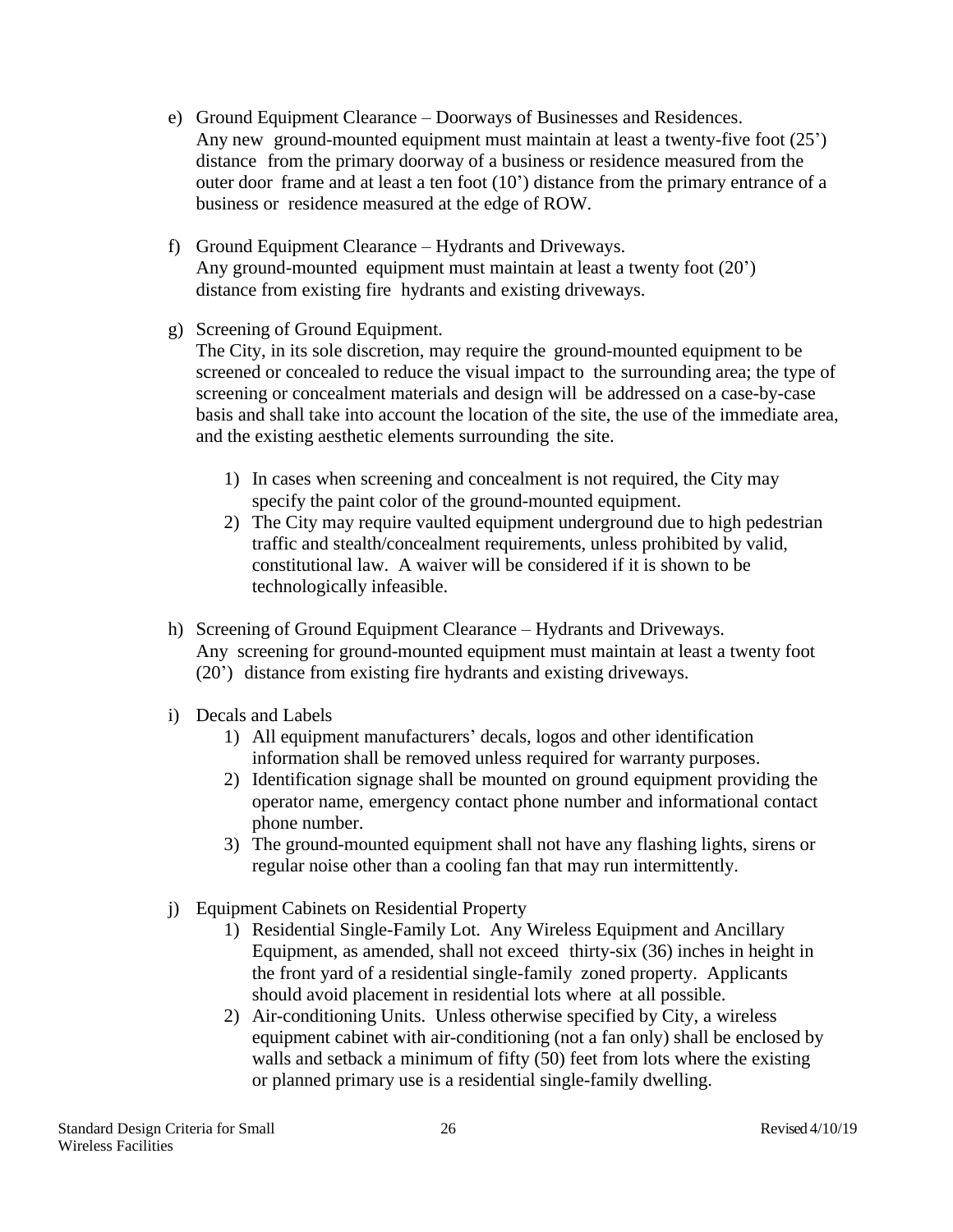# **1.7 I. Electrical Meter, Pull Box, Junction Box, Cables, Wires, Conduit, Grounding, Bus Bars, and Power Deactivation Switch**

- 1. *Electric Company Meter*
	- a) All electrical wiring, cabinets, pedestals and related work must be in conformance with the most recent version of the National Electric Code adopted by the City at the time of the installation of the equipment.
	- b) All electric company meters shall be installed in the ROW or applicable utility easement. The location of the meter equipment shall have minimum ingress and egress clearance from private property lines and driveways.
	- c) All electric company meters shall maintain minimum clearance from above-ground utility cabinets and below-ground utilities.
	- d) All electric company meters shall be installed in a location that does not impair or interfere with the SDE or SVT safety requirements of the City.
	- e) The electric company meters shall be screened or contained within a "Myers-type" or "Milbank-type" pedestal cabinet that is painted to match the ground equipment or as specified by the City.
	- f) In the case where screening is not required, the City may specify the paint color of the electric company meter cabinet on a case-by-case basis.
- 2. *New Electric Company Meter Clearance – Hydrants and Driveways*

Any new electrical service meter must maintain a minimum twenty (20) foot distance from existing fire hydrants and existing driveways.

- 3. *Pull Box or Junction Box*
	- a) If the existing city utility pole had a pull box or junction box for electrical wiring or cabling and the box must be moved to a new location, the wireless provider will install a new replacement box, to be owned by City, and remove the original box when the transfer of electrical wiring or cabling is completed.
	- b) If the existing city streetlight pole or city traffic signal pole did not have a pull box or junction box (e.g., aerial fed electrical or direct fed electrical), the wireless provider will install a new box, to be owned by city, near the replacement pole. The box location is subject to approval by the City.
	- c) If a new or replacement Electric Company Streetlight Pole, Utility Pole or Wireless Support Structure is installed, the Wireless Provider will install a new box near the new or replacement pole or structure.
	- d) If conduit(s) and/or cable(s) cross beneath a City roadway and to provide service to a SWF on a city utility pole, a pull box or junction box shall be installed on both sides of the roadway crossing.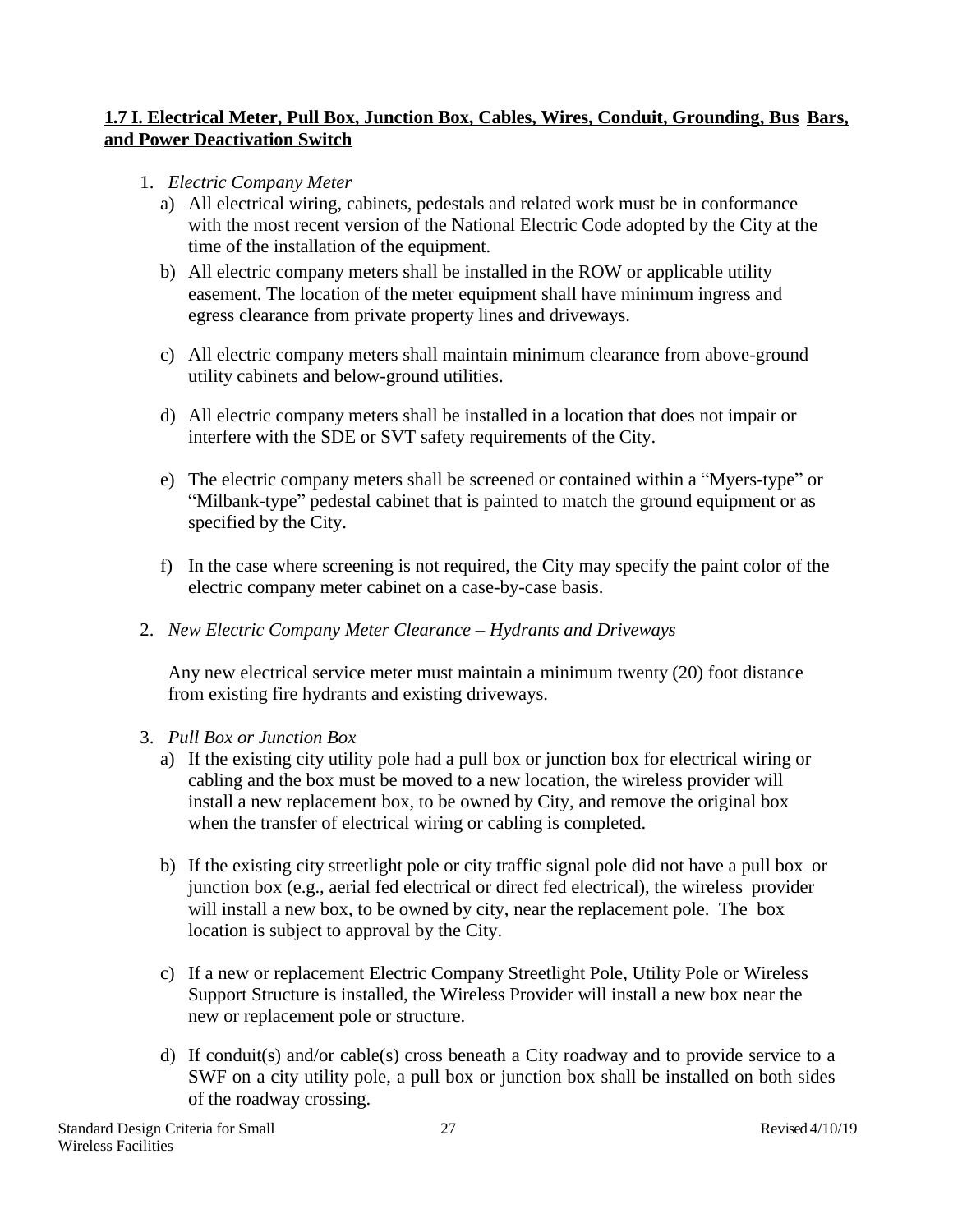- e) All new boxes shall be a pull box or junction box sized to meet the minimum requirements specified in the City standards and specifications for street light pull or junction boxes, which depend on the number and size of entering/exiting conduits.
- f) All junction box and pull box installations shall conform to City standards and specifications. No box shall be located within a sidewalk or ramp or pavement and any box located adjacent to a sidewalk or ramp shall have its top elevation level with the surface of adjacent sidewalk or ramp.
- g) All pull boxes and junction boxes shall be identified, dimensioned, located and shown on the plans.
- h) All pull boxes and junction boxes shall be labeled on its cover to identify owner and type of system (e.g. street lighting, signals, fiber optics, etc.) in accordance with the City's Design and Construction Manual.

## 4. *Grounding*

All electrical grounding for the pole, wireless support structure, luminaire, SWF, ground equipment and any other attachment shall be in accordance with the NEC and specific grounding requirements of the city and of the electric company.

## 5. *Bus Bars*

All bus bars must be installed within the pole or at a location so that the bus bar is not visible from the street in accordance with applicable standards and specifications.

### 6. *Cables, Wires, and Conduits*

- a) All cables and wires between equipment, junction boxes, pull boxes and pole or wireless support structure shall be located inside a conduit and underground except as may be permitted for aerial power supply on an existing utility pole.
- b) City will not share its fibers, wires, cables or conduits for any SWF.
- c) Cables or wires for SWF shall not share or be collocated within city conduits.
- d) All conduits, electrical wires, cables and other materials used shall be identified and illustrated on the plans.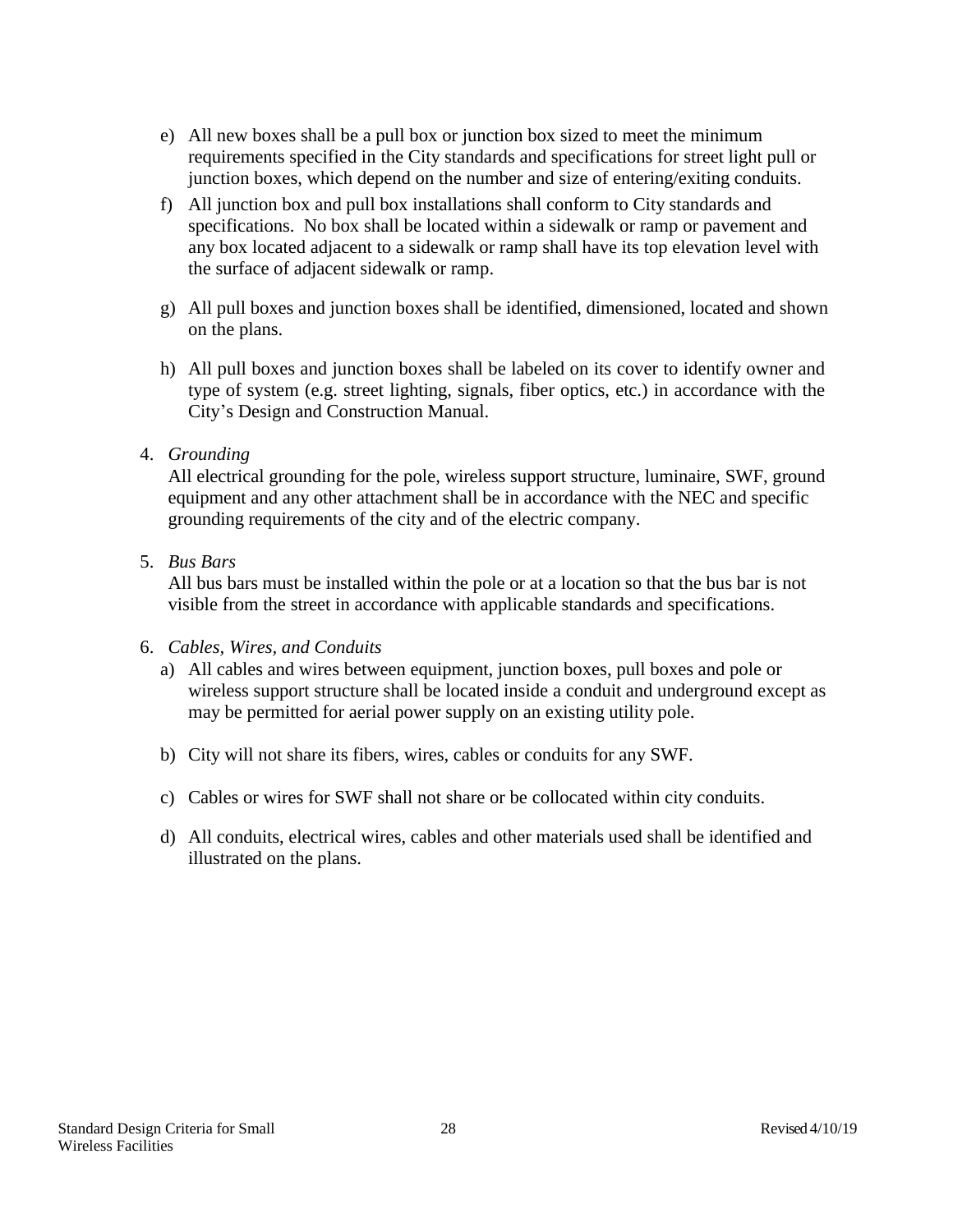# **1.8 Other SWF Construction Drawings and Application Requirements**

This section governs the preparation of construction drawings, plans, documents and reports for SWF deployments. This section also describes the minimum information required for a SWF application.

### **1.8 A. Application Requirements:**

- 3. *General Requirements:* The application shall include all information necessary to assess and document compliance with applicable design criteria, terms and conditions, and other requirements permitted by law for a proposed SWF. The application shall include contact information for the applicant and wireless provider bound to the terms and conditions of any such ROW Use Approval (RUSA).
- 4. *Specific Requirements:* The following information shall be included, at a minimum, in an application for SWF:
	- a) Applicant and Wireless Provider Information
		- a. Identify the Wireless Provider and Contact Information
		- b. Name, Address, Email, Phone Number of Applicant
	- b) Site Information
		- a. SWF Site Name and Number
		- b. CMRS Carrier Customer and CMRS Carrier Radio Frequency
		- c. Type of Application (Pole, Wireless Support Structure, Etc.)
		- d. Type of Installation (Existing/Modification, Replacement, New)
		- e. Location of Pole (or WSS) with SWF Collocation
		- f. Pole (or WSS) Owner
		- g. Reference Pole (or WSS) Height
		- h. Proposed Pole (or WSS) Height
		- i. Cubic Feet of Ground Equipment (Each Piece and Total)
		- j. Cubic Feet of Antenna Attachment
		- k. Pole (or WSS) ID
		- l. Zoning at Pole (or WSS)
		- m. Approach for Power Down (Switch or On-Call/Emergency Contact)
	- c) Documentation of Ownership and Authorizations
		- a. Letter of Authorization from Pole or WSS Owner (if not City)
		- b. Deed or Dedication of ROW or Easement Documentation
		- c. Undergrounding Waiver for any New Poles or WSS (if applicable)
		- d. FAA Approval for Airspace Encroachment (if applicable)
	- d) Construction Information
		- a. Construction Drawings/Plans (see Section 7000.8.B)
		- b. Structural and Engineering Calculations and Reports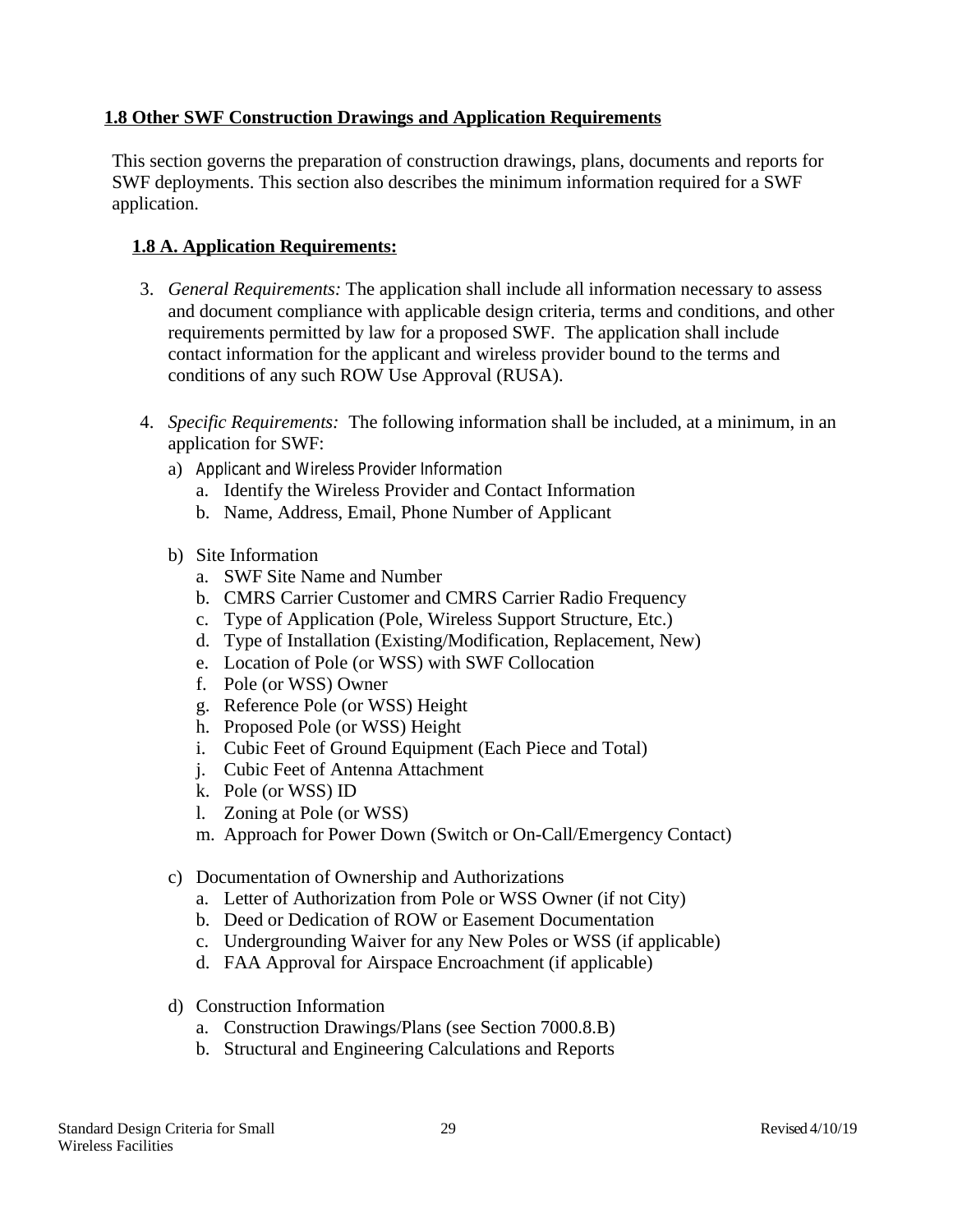- i. Pole
- ii. Foundation
- iii. Geotechnical
- iv. Photo-Sim (if applicable)
- e) Preliminary Site Plan (Optional)

## **1.8. B. Construction Drawing** Requirements:

- 5. *General requirement:* The plans shall include all information necessary to build and check the design and construction of SWF attachments, pole (or WSS), ground equipment, conduit, cabling/wiring and related appurtenances. The plans shall be arranged as required by the Commissioner of Public Works. Applicable standard plans shall be included by reference to standard plan number and title. Plans shall be sealed by a Registered Professional Engineer in the State of New York.
- 6. *Scale:* Plans shall be drawn at the following minimum scales. Larger scales may be needed to clearly present the design. Bar scales and orientation (i.e. north arrow) shall be shown on each sheet for each scale.
	- a) Plan/Horizontal Drawings: 1 inch = 20 feet (preferred), 1 inch = 50 feet (minimum)
	- b) Elevations/Vertical Drawings: 1 inch = 5 feet (preferred), 1 inch = 10 feet (minimum)
	- c) Structural Drawings:  $1$  inch  $= 1$  foot
	- d) Graphic Drawings: Standard Engineering (scale varies)
- 7. *Sheet Size:* Full-sized plan sheets shall be 18 inches by 24 inches. Half-sized plan sheets shall be 11 inches by 17 inches. Plan and profile or vertical elevations shall be drawn on combined or separate sheets to minimum scales noted above.
- 8. *Sheets*: The plans or construction drawings shall generally consist of the following sheets and information:
	- a) Title Sheet
		- a. Project ID and Site Information
		- b. Index of Sheets
		- c. Location Map
		- d. Signature Blocks
		- e. Project Control Benchmarks shall be identified as to location and elevation. A minimum of two (2) benchmarks required.
		- f. Name and contact information for engineer (or engineering company) and owner
		- g. Listing of utilities and contact information.
		- h. N.Y.S. Industrial Code 53 One-Call information (New York 811.)
		- i. Legend of symbols that apply to plan sheets.
		- j. Engineer's seal, signed and dated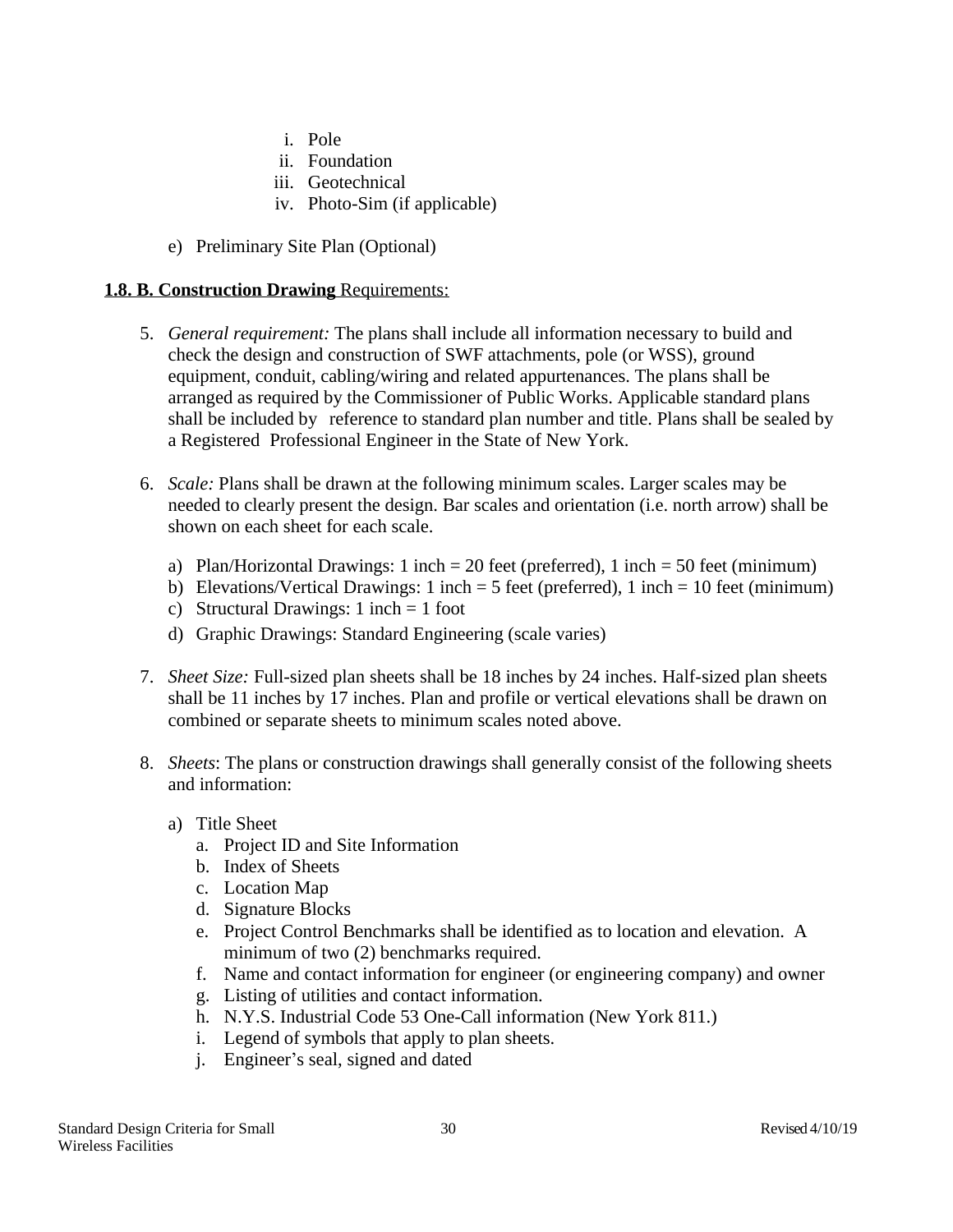- b) General Notes
- c) Site Survey (include ROW references)
	- a. Identify property, easement and utility ownership. Street names, property lines, rights-of-way and easements shall be shown.
	- b. Location of proposed pole (or WSS) and ground equipment
	- c. Location of Site Survey Control Points, Benchmark, and Alignment References (if applicable)
- d) Site Plan
	- a. Coordinates, dimensions and/or stations and offsets provided for each pole (or WSS) and each piece of ground equipment
	- b. Location, description, dimensions, and size of all proposed pole (or WSS), equipment, cabinets, boxes, conduits, power supply pedestal, power supply location/power drop, meter, power shut-off switch, etc.
	- c. Location, description and dimensions of existing poles, structures, utilities (above ground and underground), conduits, curb, sidewalk, roadway, driveways, vegetation/trees/landscape, monuments, buildings, walls, property lines, ROW, easements, storm water pipes, boxes, manholes, drainage channels or ways, topography, and any other physical element or condition within 250 feet of any proposed work.
	- d. Sight distance triangles for Intersection Sight Distance and Stopping Sight Distance shown at all nearest intersections, driveways, and crosswalks potentially impacted by proposed work.
	- e. Roadside Clear Zone shown along all non-curbed roadways adjacent to proposed work.
	- f. Location of Power Switch (if applicable)
	- g. Location of Reference Pole (or WSS)
- e) Enlarged Site Plan (if applicable)
- f) Elevations (minimum of two views)
	- a. Height and diameter of existing pole, reference pole and proposed pole (or WSS)
	- b. Height and cubic area of the ground equipment
	- c. Antennas, including cubic area, and any applicable shroud/concealment and stealth elements, mounting, mast arm(s), bracket arm(s) and other attachments on the pole or WSS.
	- d. Landscape in immediate surrounding area
- g) Wiring/Cable and Conduit Plans
	- a. Electrical and Communication Wire/Cable Routing, Location, Size, Connections, **Attachments**
	- b. Conduit Routing, Location, Size, Attachments, Transitions
	- c. Grounding
- h) Photo-Sim of Site (if requested)